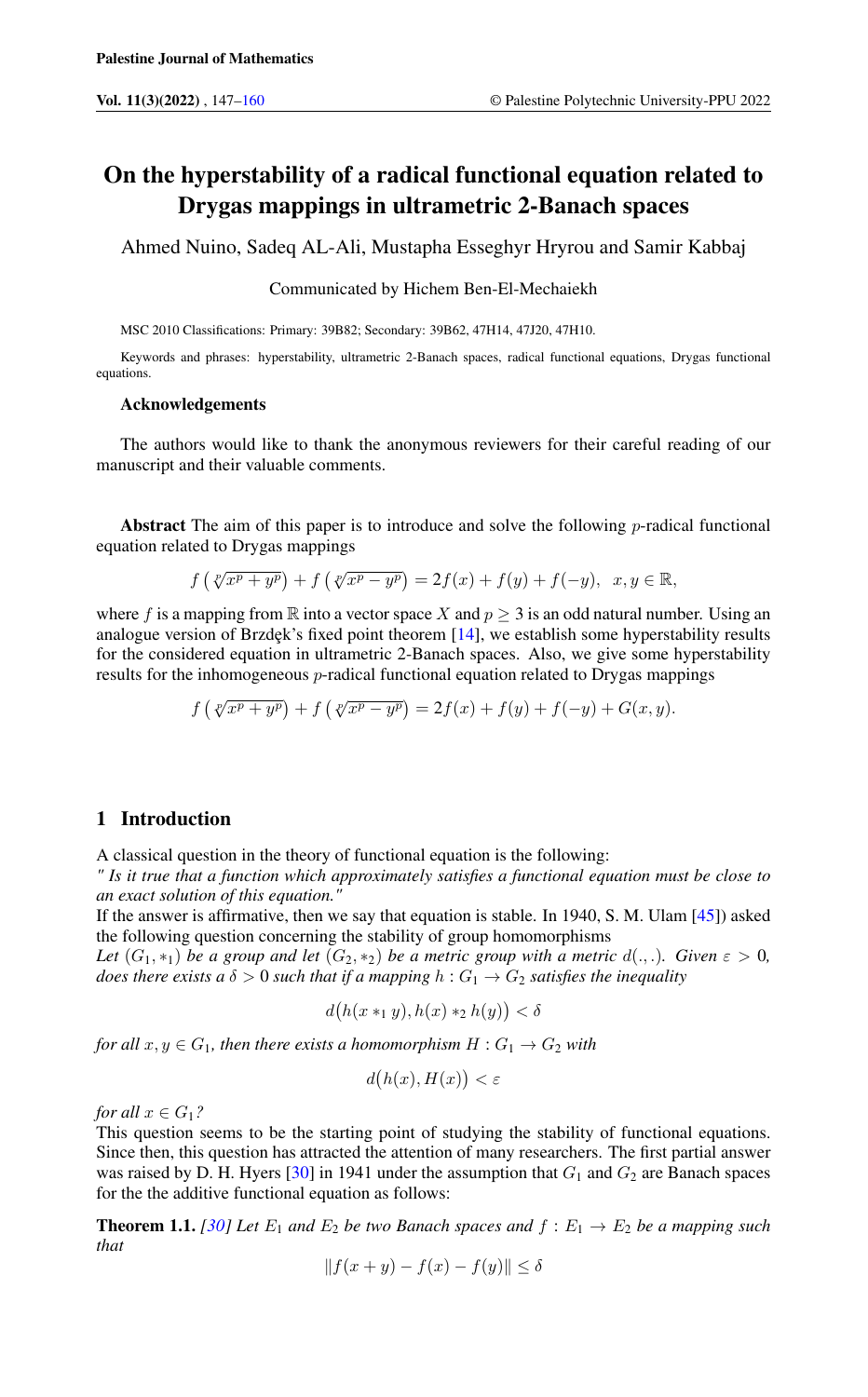*for some*  $\delta > 0$  *and for all*  $x, y \in E_1$ *. Then the limit* 

$$
A(x) = \lim_{n \to \infty} 2^{-n} f(2^n x)
$$

*exists for each*  $x \in E_1$ , and  $A : E_1 \to E_2$  *is the unique additive mapping such that* 

$$
||f(x) - A(x)|| \le \delta
$$

*for all*  $x \in E_1$ *.* 

Later, T. Aoki [\[10\]](#page-11-2) and D. G. Bourgin [\[11\]](#page-11-3) considered the problem of stability with unbounded Cauchy differences. In 1978, Th. M. Rassias [\[39\]](#page-12-1) attempted to weaken the condition for the bound of the norm of Cauchy difference  $||f(x + y) - f(x) - f(y)||$  and proved a generalization of Theorem [1.1](#page-0-0) by using a direct method (cf. Theorem [1.2\)](#page-1-0):

<span id="page-1-0"></span>**Theorem 1.2.** [\[39\]](#page-12-1) Let  $E_1$  and  $E_2$  be two Banach spaces. If  $f : E_1 \rightarrow E_2$  satisfies the inequality

$$
||f(x + y) - f(x) - f(y)|| \le \theta (||x||^p + ||y||^p)
$$

*for some*  $\theta \geq 0$ *, for some*  $p \in \mathbb{R}$  *with*  $0 \leq p < 1$ *, and for all*  $x, y \in E_1$ *, then there exists a unique additive mapping*  $A: E_1 \rightarrow E_2$  *such that* 

$$
||f(x) - A(x)|| \le \frac{2\theta}{2 - 2^p} ||x||^p
$$

*for each*  $x \in E_1$ . If, in addition,  $f(tx)$  is continuous in t for each fixed  $x \in E_1$ , then the mapping A *is linear.*

After then, Th. M. Rassias [\[40\]](#page-12-2),[\[41\]](#page-12-3) motivated Theorem [1.2](#page-1-0) as follows:

<span id="page-1-3"></span><span id="page-1-1"></span>**Theorem 1.3.** *[\[40\]](#page-12-2)*,*[\[41\]](#page-12-3) Let*  $E_1$  *be a normed space,*  $E_2$  *be a Banach space, and*  $f : E_1 \rightarrow E_2$  *be a mapping. If f satisfies the inequality*

$$
||f(x + y) - f(x) - f(y)|| \le \theta (||x||^{p} + ||y||^{p})
$$
\n(1.1)

*for some*  $\theta \geq 0$ *, for some*  $p \in \mathbb{R}$  *with*  $p \neq 1$ *, and for all*  $x, y \in E_1 - \{0_{E_1}\}$ *, then there exists a unique additive mapping*  $A: E_1 \rightarrow E_2$  *such that* 

<span id="page-1-2"></span>
$$
||f(x) - A(x)|| \le \frac{2\theta}{|2 - 2^p|} ||x||^p
$$
\n(1.2)

*for each*  $x \in E_1 - \{0_{E_1}\}.$ 

Note that Theorem [1.3](#page-1-1) reduces to Theorem [1.1](#page-0-0) when  $p = 0$ . For  $p = 1$ , the analogous result is not valid. Also, J. Brzdęk [\[13\]](#page-11-4) showed the estimation [\(1.2\)](#page-1-2) is optimal for  $p \ge 0$  in the general case.

In 1994, P. Găvruță [[29\]](#page-12-4) provided a further generalization of Rassias theorem in which he replaced the bound  $\theta(||x||^p + ||y||^p)$  in [\(1.1\)](#page-1-3) by a general control function  $\varphi(x, y)$  for the existence of a unique linear mapping.

Recently, J. Brzdęk  $[17]$  showed that Theorem [1.3](#page-1-1) can be significantly improved. Namely, in the case  $p < 0$ , each  $f : E_1 \rightarrow E_2$  satisfying [\(1.1\)](#page-1-3) must actually be additive. This result is called the hyperstability of Cauchy functional equation. However, the term of hyperstability was introduced for the first time probably in [\[35\]](#page-12-6) and it was developed with the fixed point theorem of Brzdęk in  $[14]$ . There after, the hyperstability of a several functional equations have been studied by many authors (see, for example,  $[5, 7, 2, 17, 35]$  $[5, 7, 2, 17, 35]$  $[5, 7, 2, 17, 35]$  $[5, 7, 2, 17, 35]$  $[5, 7, 2, 17, 35]$  $[5, 7, 2, 17, 35]$  $[5, 7, 2, 17, 35]$  $[5, 7, 2, 17, 35]$  $[5, 7, 2, 17, 35]$ ).

In 2013, Brzdęk [\[16\]](#page-12-7) improved, extended and complemented several earlier classical stability results concerning the additive Cauchy equation (in particular Theorem [1.3\)](#page-1-1). Over the last few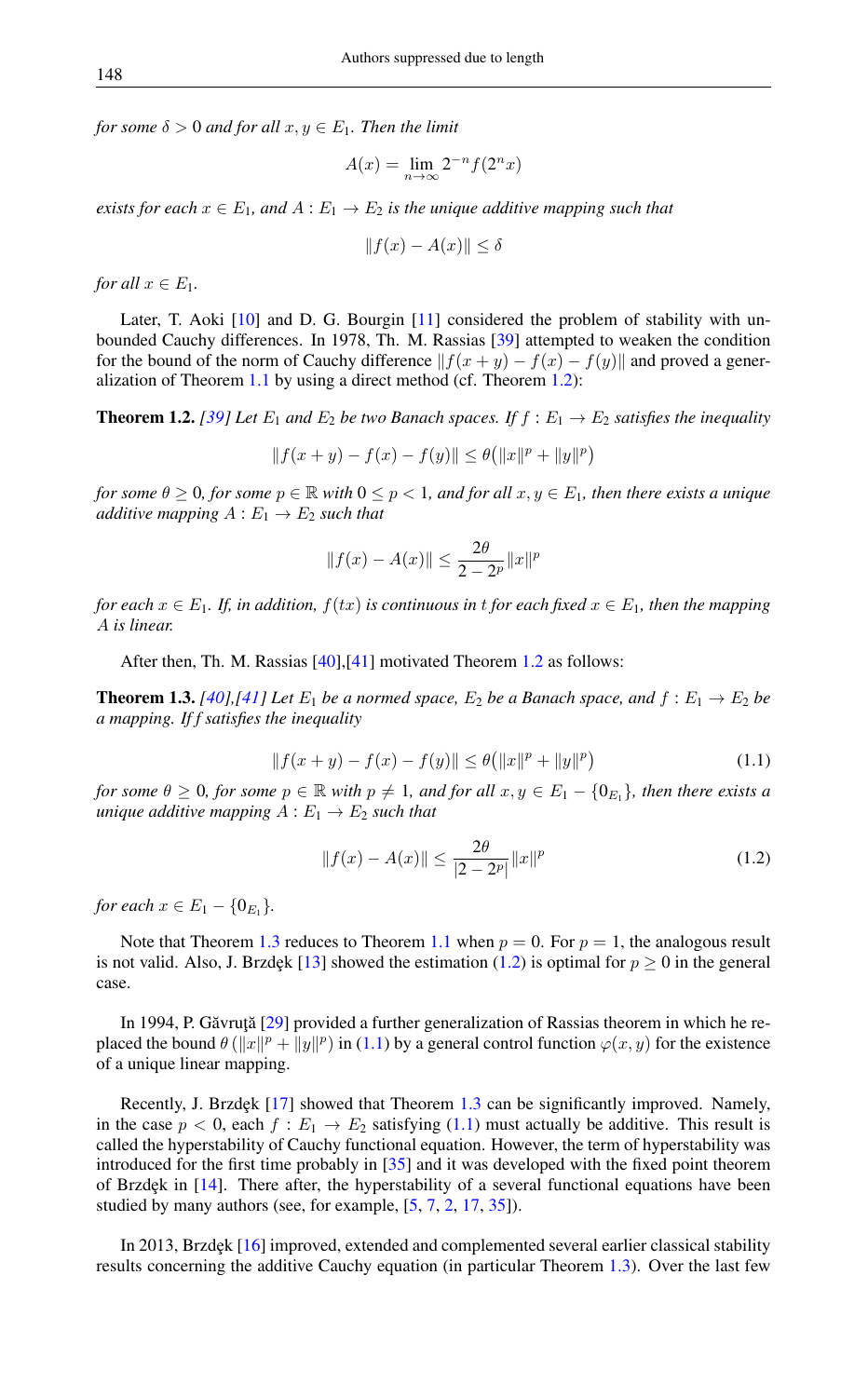Hyperstability of a radical functional equation 149

years, many mathematicians have investigated various generalizations, extensions and applications of the Hyers-Ulam stability of a number of functional equations (see, for instance, [\[18\]](#page-12-8), [\[19\]](#page-12-9) and references therein).

Characterizing quasi-inner product spaces, H. Drygas considers in [\[22\]](#page-12-10) the functional equation

$$
f(x) + f(y) = f(x - y) + \left\{ f(\frac{x + y}{2}) - f(\frac{x - y}{2}) \right\}, \quad x, y \in \mathbb{R},
$$
 (1.3)

which can be reduced to the following equation [\[42,](#page-12-11) Remark 9.2, p. 131]

$$
f(x + y) + f(x - y) = 2f(x) + f(y) + f(-y), \quad x, y \in \mathbb{R}.
$$
 (1.4)

This equation is known in the literature as Drygas equation and is a generalization of the quadratic functional equation

$$
f(x + y) + f(x - y) = 2f(x) + 2f(y), \quad x, y \in \mathbb{R}.
$$

The general solution of Drygas equation was given by B. R. Ebanks, P. L. Kannappan and P. K. Sahoo in [\[23\]](#page-12-12). It has the form

<span id="page-2-0"></span>
$$
f(x) = A(x) + Q(x), \quad x \in \mathbb{R},
$$

where  $A: \mathbb{R} \to \mathbb{R}$  is an additive function and  $Q: \mathbb{R} \to \mathbb{R}$  is a quadratic function, see also [\[32\]](#page-12-13). A set-valued version of Drygas equation was considered by W. Smajdor in [\[44\]](#page-12-14). Recently, the hyperstability of the Drygas functional equation has been studied in [\[38\]](#page-12-15), [\[43\]](#page-12-16) and [\[6\]](#page-11-8).

During the  $16^{th}$  International Conference on Functional Equations and Inequalities (Bedlewo, Poland, May 17-23, 2015), W. Sintunavarat presented a talk concerning the Ulam type stability (for information and further references concerning this notion see, e.g., [\[12\]](#page-11-9)) of the so-called radical functional equation

$$
f(\sqrt{x^2 + y^2}) = f(x) + f(y)
$$

in the class of real functions. A question of J. Schwaiger about the general solution of the equation was answered a bit later by the author of this paper (see [\[36\]](#page-12-17), p. 196). In this regard, many papers concerning the solutions and stability of radical functional equations have been established (the reader can refer, for example, to [\[1,](#page-11-10) [2,](#page-11-7) [3,](#page-11-11) [25,](#page-12-18) [24,](#page-12-19) [33,](#page-12-20) [34\]](#page-12-21)).

We need to recall some basic notion concerning the non-Archimedean 2-normed spaces. Indeed, the notion of linear 2-normed spaces was introduced by Gähler [\[27\]](#page-12-22),[\[28\]](#page-12-23) in the middle of 1960s. We need to recall some basic facts concerning 2-normed spaces and some preliminary results.

**Definition 1.4.** [\[26\]](#page-12-24) Let X be a real linear space with  $dim X > 1$  and  $\|\cdot\|$ ,  $\|\cdot\| \cdot X \times X \longrightarrow [0, \infty)$ be a function satisfying the following properties:

(i)  $||x, y|| = 0$  if and only if x and y are linearly dependent,

(ii) 
$$
||x, y|| = ||y, x||
$$
,

- (iii)  $\|\lambda x, y\| = |\lambda| \|x, y\|,$
- (iv)  $||x, y + z|| \le ||x, y|| + ||x, z||,$

for all  $x, y, z \in X$  and  $\lambda \in \mathbb{R}$ . Then the function  $\|\cdot\|$ , is called *a 2-norm* on X and the pair  $(X, \| \ldots \|)$  is called a *linear 2-normed space*. Sometimes the condition (4) called the *triangle inequality*.

**Example 1.5.** For  $x = (x_1, x_2), y = (y_1, y_2) \in X = \mathbb{R}^2$ , the Euclidean 2-norm  $||x, y||_{\mathbb{R}^2}$  is defined by

$$
||x,y||_{\mathbb{R}^2} = |x_1y_2 - x_2y_1|.
$$

**Lemma 1.6.** *Let*  $(X, \|\cdot\|, \cdot\|)$  *be a 2-normed space. If*  $x \in X$  *and*  $\|x, y\| = 0$ *, for all*  $y \in X$ *, then*  $x = 0.$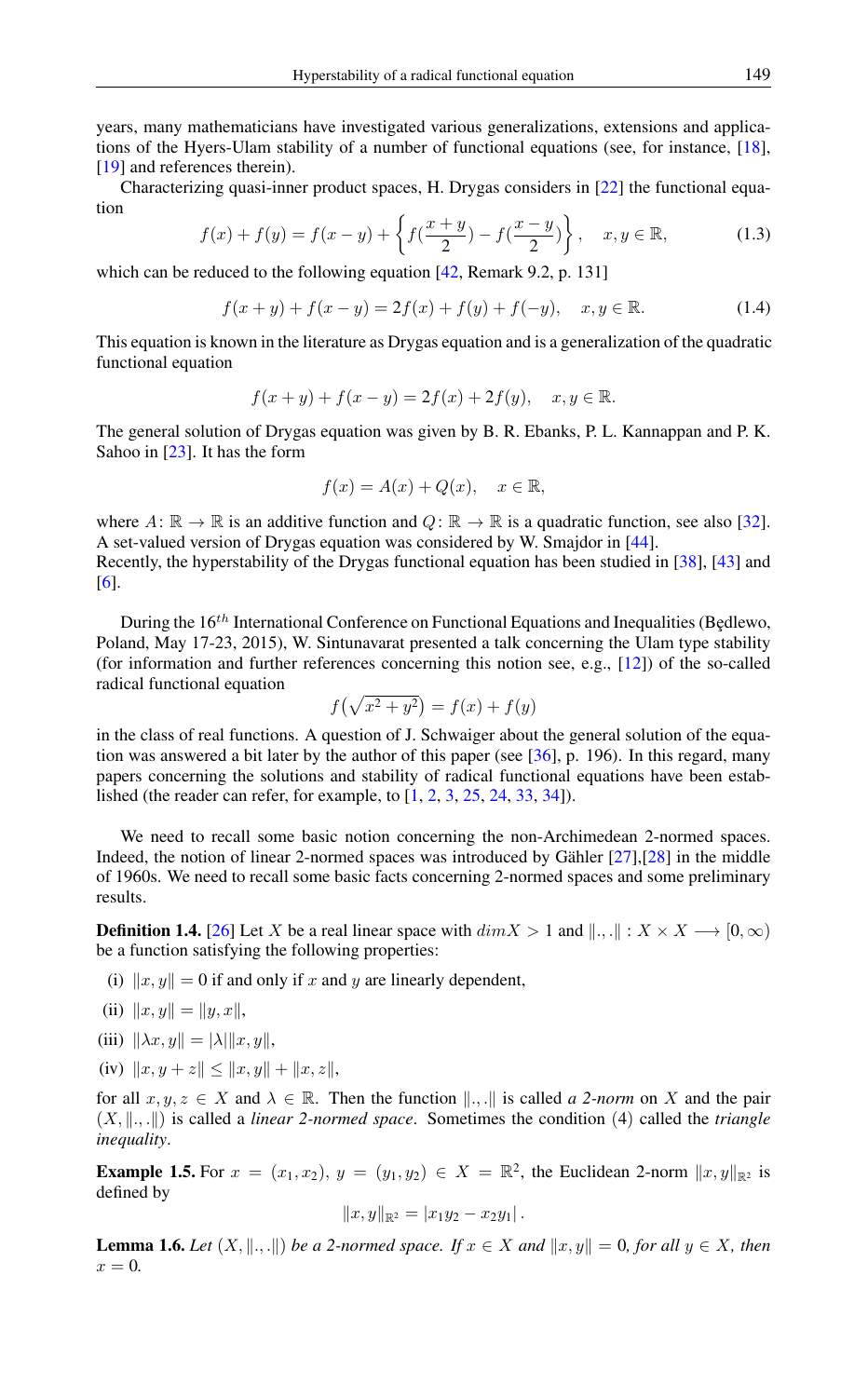**Definition 1.7.** A sequence  $\{x_k\}$  in a 2-normed space X is called a *convergent sequence* if there is an  $x \in X$  such that

$$
\lim_{k \to \infty} ||x_k - x, y|| = 0,
$$

for all  $y \in X$ . If  $\{x_k\}$  converges to x, write  $x_k \longrightarrow x$  with  $k \longrightarrow \infty$  and call x the limit of  $\{x_k\}$ . In this case, we also write  $\lim_{k\to\infty} x_k = x$ .

**Definition 1.8.** A sequence  $\{x_k\}$  in a 2-normed space X is said to be a *Cauchy sequence* with respect to the 2-norm if

$$
\lim_{k,l\to\infty}||x_k - x_l, y|| = 0,
$$

for all  $y \in X$ . If every Cauchy sequence in X converges to some  $x \in X$ , then X is said to be *complete* with respect to the 2-norm. Any complete 2-normed space is said to be a *2-Banach space*.

Now, we state the following results as lemmas (See [\[37\]](#page-12-25) for the details).

Lemma 1.9. *Let* X *be a 2-normed space. Then,*

- $(i)$   $||x, z|| ||y, z|| \le ||x y, z||$  for all  $x, y, z \in X$ *,*
- *(ii) if*  $||x, z|| = 0$  *for all*  $z \in X$ *, then*  $x = 0$ *,*
- *(iii) for a convergent sequence*  $x_n$  *in*  $X$ *,*

$$
\lim_{n \to \infty} ||x_n, z|| = \left\| \lim_{n \to \infty} x_n, z \right\|
$$

*for all*  $z \in X$ *.* 

**Lemma 1.10.** *Let* X *be a linear 2-normed space and let*  $x, y_1, y_2 \in X$  *such that*  $y_1, y_2$  *are linearly independent. If*

$$
||x, y_1|| = 0 = ||x, y_2||,
$$

*then*  $x = 0$ *.* 

In the following, we recall some basic facts and definitions concerning to the ultrametric spaces and ultrametric 2-Banach spaces.

**Definition 1.11.** [\[33\]](#page-12-20) By a *non-Archimedean* field, we mean a field K equipped with a function  $\text{(valuation)} | \cdot | : \mathbb{K} \to [0, \infty) \text{ such that for all } r, s \in \mathbb{K}$ , the following conditions hold:

- (i)  $|r| = 0$  if and only if  $r = 0$ ,
- (ii)  $|rs| = |r||s|$ ,
- (iii)  $|r + s| \le \max{\{|r|, |s|\}}.$

The pair (K, |.|) is called a *valued field*.

**Remark 1.12.** In any non-Archimedean field, we have  $|1| = |-1| = 1$  and  $|n| \le 1$  for  $n \in \mathbb{N}$ .

**Definition 1.13.** [\[33\]](#page-12-20) Let X be a vector space over a scalar field  $\mathbb{K}$  with a non-Archimedean non-trivial valuation  $||\cdot||$ . A function  $||\cdot||_*: X \to \mathbb{R}$  is a *non-Archimedean norm (valuation)* if it satisfies the following conditions:

- (i)  $||x||_* = 0$  if and only if  $x = 0$ ,
- (ii)  $||rx||_* = |r| ||x||_*$   $(r \in \mathbb{K}, x \in X),$
- (iii) The strong triangle inequality (ultrametric); namely

$$
||x + y||_* \le \max\{|x||_*, ||y||_*\} \ x, y \in X.
$$

Then  $(X, \|\cdot\|_*)$  is called *a non-Archimedean normed space* or *an ultrametric normed space*.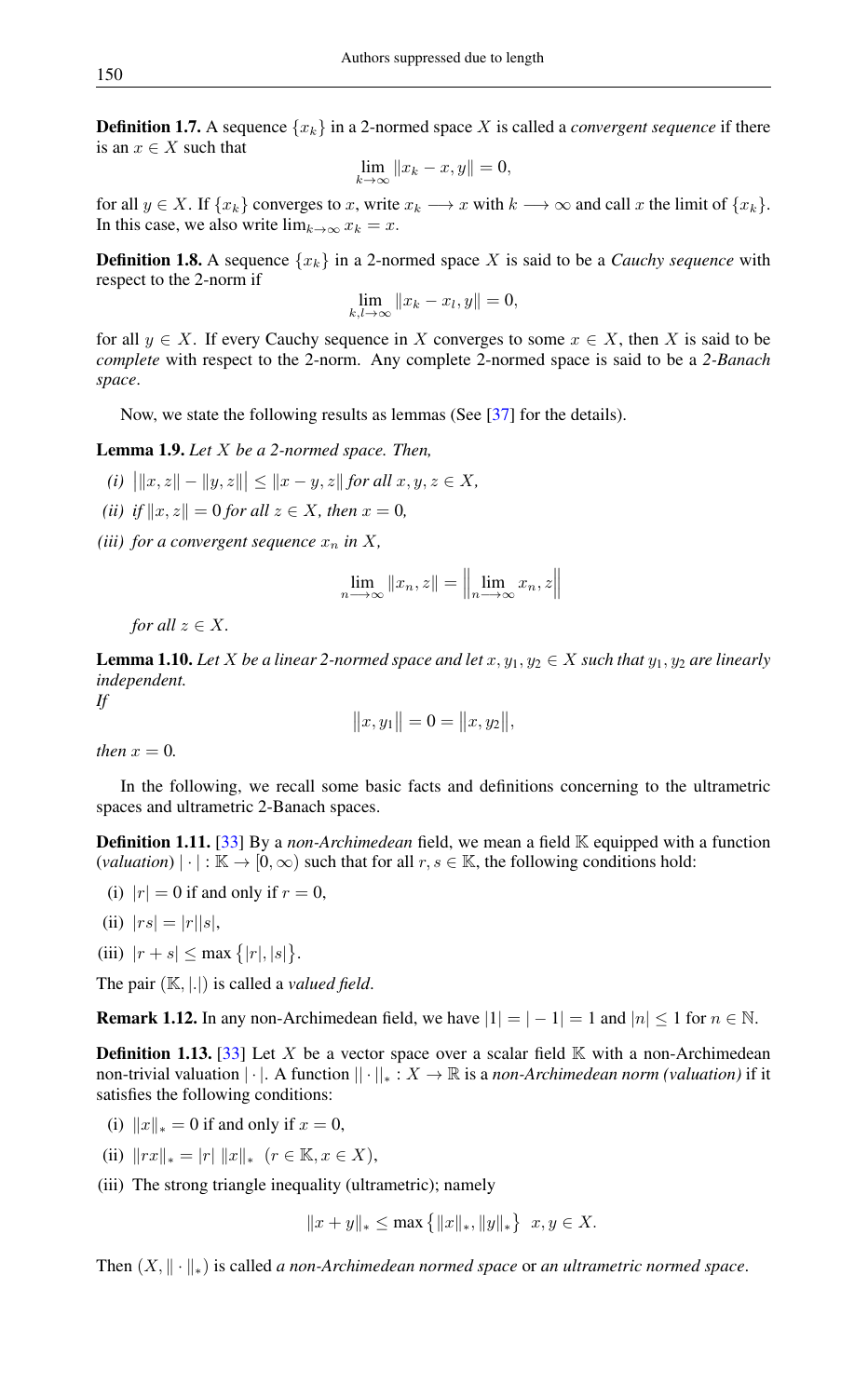At the end of this section, we give the definition of a ultrametric 2-normed space which has been introduced in [\[26\]](#page-12-24).

**Definition 1.14.** [\[26\]](#page-12-24) Let X be a vector space (with  $dim X > 1$ ) over a scalar field K with a non-Archimedean non-trivial valuation | · |. A function ||., .||<sup>∗</sup> : X<sup>2</sup> → R<sup>+</sup> is called a *ultrametric 2-norm (valuation)* if it satisfies the following conditions, for each  $x, y, z \in X$  and each  $r \in \mathbb{K}$ , :

(i)  $||x, y||_* = 0$  if and only if x and y are linearly independent,

(ii) 
$$
||x, y||_* = ||y, x||_*
$$
,

(iii) 
$$
||rx, y||_* = |r| ||x, y||_*
$$
,

(iv)  $||x, y + z||_* \le \max{\{\|x, y\|_* , \|x, z\|_* \}}.$ 

Then  $(X, \|\cdot\|_*)$  is called *a non-Archimedean 2-normed space* or *an ultrametric 2-normed space*.

**Example 1.15.** Let p be a fixed prime number. For  $x = (x_1, x_2)$  and  $y = (y_1, y_2)$  we define the ultrametric 2-norm in  $\mathbb{Q}_p^2$  by  $||x, y||_p = |x_1y_2 - x_2y_1|_p$ .

Throughout this paper, we will denote the set of natural numbers by  $\mathbb{N}, \mathbb{N}_0 := \mathbb{N} \cup \{0\}$ , the set of real numbers by  $\mathbb{R}, \mathbb{R}_+ = [0, \infty)$  the set of non negative real numbers and  $\mathbb{R}_0 = \mathbb{R} \setminus \{0\}$ . By  $\mathbb{N}_{m_0}$ ,  $m_0 \in \mathbb{N}$ , we will denote the set of all natural numbers greater than or equal to  $m_0$ . Let X be a linear space and let  $p \in \mathbb{N}_3$  be an odd natural number. M. E. Hryrou et al. [\[31\]](#page-12-26) proved the general solution of the following functional equation

<span id="page-4-0"></span>
$$
f(\sqrt[p]{x^p + y^p}) + f(\sqrt[p]{x^p - y^p}) = 2f(x) + f(y) + f(-y) \quad x, y \in \mathbb{R},
$$
 (1.5)

where  $f : \mathbb{R} \to X$  which is called p-radical functional equation related to Drygas equation [\(1.4\)](#page-2-0).

The main purpose of this paper is to achieve the general solution of the functional equation [\(1.5\)](#page-4-0) and establish some hyperstability results for the considered equation in ultrametric 2-Banach space. We also provide some corollaries and outcomes concerning the hyperstability results for the inhomogeneous of p-radical functional equation.

Before proceeding to the main results, we state Theorem [1.16](#page-4-1) which is useful for our purpose. To present it, we introduce the following three hypotheses:

( $H1$ ) X is a nonempty set, Y is an ultrametric Banach space over a non-Archimedean field,  $g: X \to Y$  be a mapping such that the set  $g(X) \subseteq Y$  containing two linearly independent vectors,  $f_1, ..., f_k : X \longrightarrow X$  and  $L_1, ..., L_k : X \longrightarrow \mathbb{R}_+$  are given.

(H2)  $\mathcal{T}: Y^X \longrightarrow Y^X$  is an operator satisfying the inequality

$$
\left\|\mathcal{T}\xi(x)-\mathcal{T}\mu(x),\ g(z)\right\|_* \leq \max_{1\leq i\leq k} \left\{L_i(x)\left\|\xi\Big(f_i(x)\Big)-\mu\Big(f_i(x)\Big),\ g(z)\right\|_*\right\}, \quad \xi,\mu\in Y^X, x,z\in X.
$$

(H3)  $\Lambda : \mathbb{R}_+^{X \times X} \longrightarrow \mathbb{R}_+^{X \times X}$  is a linear operator defined by

$$
\Lambda \delta(x, z) := \max_{1 \le i \le k} \left\{ L_i(x) \delta \Big( f_i(x) , z \Big) \right\}, \qquad \delta \in \mathbb{R}_+^{X \times X}, \quad x, z \in X.
$$

Thanks to a result due to J. Brzdęk and K. Ciepliński [[15,](#page-11-12) Remark 2] and M. Almahalebi and A. Chahbi [\[9\]](#page-11-13), we state an analogue of the fixed point theorem [\[15,](#page-11-12) Theorem 1] in ultrametric 2-Banach space. We use it to assert the existence of a unique fixed point of operator  $\mathcal{T}: Y^X \longrightarrow$  $Y^X$ .

<span id="page-4-1"></span>**Theorem 1.16.** Let hypotheses (*H1*)-(*H3*) be valid and functions  $\varepsilon : X \times X \longrightarrow \mathbb{R}_+$  and  $\varphi$ :  $X \longrightarrow Y$  *fulfill the following two conditions* 

$$
\|\mathcal{T}\varphi(x) - \varphi(x), g(z)\|_* \leq \varepsilon(x, z), \qquad x, z \in X,
$$

$$
\lim_{n \to \infty} \Lambda^n \varepsilon(x, z) = 0, \qquad x, z \in X.
$$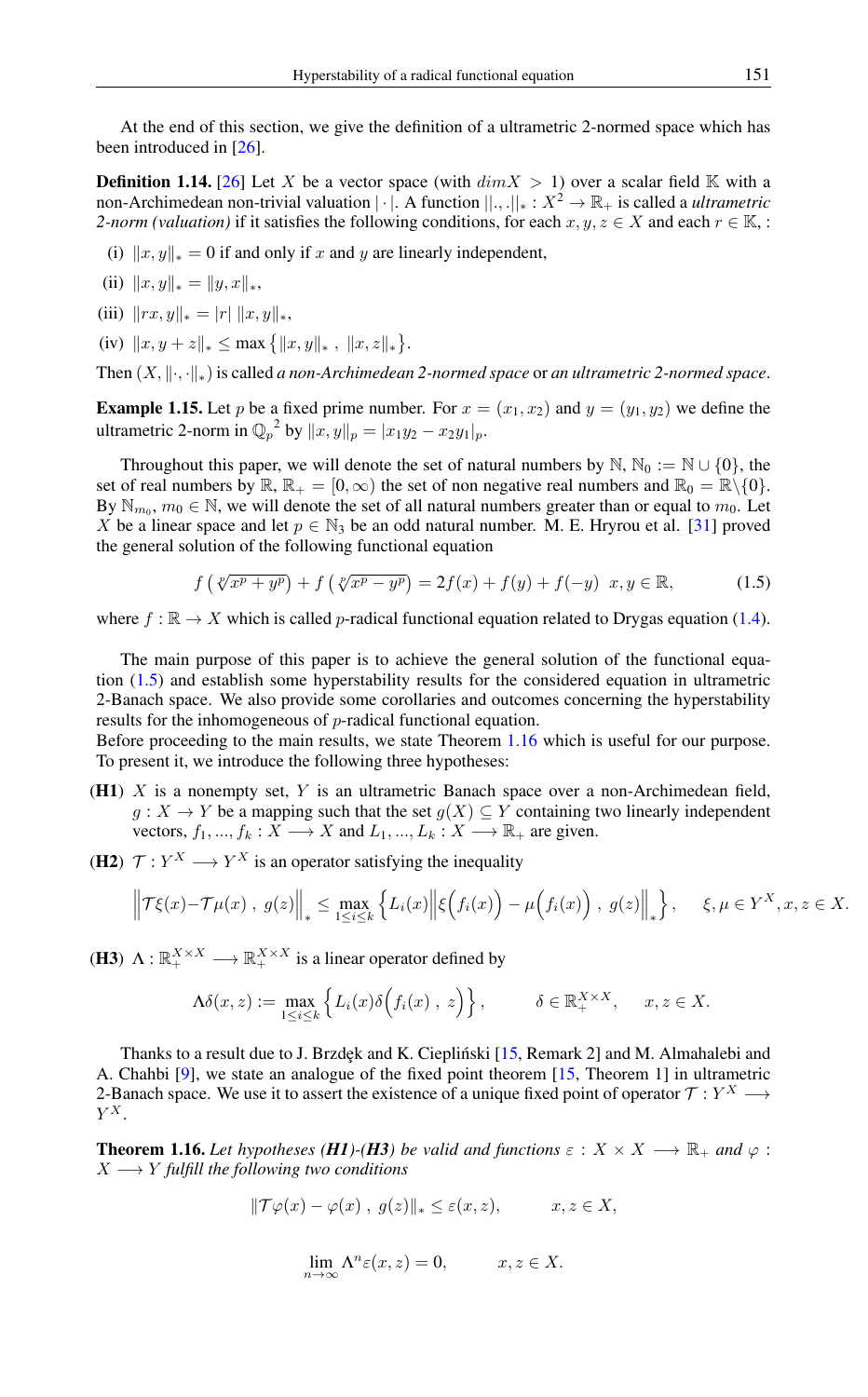*Then there exists a unique fixed point*  $\psi \in Y^X$  *of*  $\mathcal T$  *with* 

$$
\|\varphi(x) - \psi(x)\, ,\, g(z)\|_{*} \leq \sup_{n \in \mathbb{N}_{0}} \Lambda^{n} \varepsilon(x, z), \qquad x, z \in X.
$$

*Moreover*

$$
\psi(x) := \lim_{n \to \infty} \mathcal{T}^n \varphi(x), \qquad x \in X.
$$

### 2 Main results

In this section, we examine the hyperstability of the equation  $(1.5)$  in ultrametric 2-Banach space by using, as a basic tool, Theorem [1.16.](#page-4-1)

<span id="page-5-4"></span>**Theorem 2.1.** *Let* p *be an odd natural number,*  $(X, \|\cdot\|_*)$  *be an ultrametric 2-Banach space,*  $g : \mathbb{R}_0 \to X$  be a mapping such that the set  $g(\mathbb{R}_0) \subseteq X$  containing two linearly independent *vectors and let*  $h_1, h_2 : \mathbb{R}_0 \times \mathbb{R}_0 \to \mathbb{R}_+$  *be two functions such that* 

$$
\mathcal{U} := \left\{ n \in \mathbb{N} : \alpha_n = \max\{\lambda_1(n+1)\lambda_2(n+1), \lambda_1(2n+1)\lambda_2(2n+1), \lambda_1(n)\lambda_2(n), \lambda_1(-n)\lambda_2(-n)\} \leq 1 \right\}
$$

*where*

$$
\lambda_i(m) := \inf \{ t \in \mathbb{R}_+ \colon h_i(mx, z) \le t \ h_i(x, z), \ x, z \in \mathbb{R}_0 \},
$$

*for all*  $m \in \mathbb{N}$ *, where*  $i = 1, 2$  *such that* 

<span id="page-5-3"></span><span id="page-5-1"></span><span id="page-5-0"></span>
$$
\lim_{m \to \infty} \lambda_1(m+1)\lambda_2(m) = 0. \tag{2.1}
$$

*Assume that*  $f : \mathbb{R} \to X$  *satisfies the inequality* 

$$
\|f(\sqrt[p]{x^p + y^p}) + f(\sqrt[p]{x^p - y^p}) - 2f(x) - f(y) - f(-y), g(z)\|_{*} \le h_1(x^p, z)h_2(y^p, z),
$$
\n(2.2)

*for all*  $x, y, z \in \mathbb{R}_0$  *such that*  $x \neq y$  *and*  $x \neq -y$ *. Then f is a solution of the equation* [\(1.5\)](#page-4-0) *on* R0*.*

*Proof.* Replacing x by  $\sqrt[p]{m+1}$  x and y by  $\sqrt[p]{m}$  x in the inequality [\(2.2\)](#page-5-0), we get

$$
\|2f(\sqrt[p]{m+1}x) - f(\sqrt[p]{2m+1}x) + f(\sqrt[p]{m}x) + f(\sqrt[p]{m}x) + f(\sqrt[p]{-m}x) - f(x), g(z)\|_* \leq h_1((m+1)x^p, z)h_2((m)x^p, z),
$$
 (2.3)

for all  $x, z \in \mathbb{R}_0$ . For each  $m \in \mathbb{N}$ , we define the operator  $\mathcal{T}_m : X^{\mathbb{R}_0} \to X^{\mathbb{R}_0}$  by

$$
\mathcal{T}_{m}\xi(x) := 2\xi\left(\sqrt[p]{m+1} x\right) - \xi\left(\sqrt[p]{2m+1} x\right) + \xi\left(\sqrt[p]{m} x\right) + \xi\left(\sqrt[p]{-m} x\right),
$$

for all  $\xi \in X^{\mathbb{R}_0}$ ,  $x \in \mathbb{R}_0$  and the function  $\varepsilon_m : \mathbb{R}_0 \times \mathbb{R}_0 \to \mathbb{R}_+$  by

<span id="page-5-2"></span>
$$
\varepsilon_m(x,z) := h_1((m+1)x^p, z)h_2((m)x^p, z), \ \ m \in \mathbb{N}, \ \ x, z \in \mathbb{R}_0.
$$

We observe that

$$
\varepsilon_m(x,z) \le \lambda_1(m+1)\lambda_2(m)h_1(x^p,z)h_2(x^p,z),\tag{2.4}
$$

for all  $x, z \in \mathbb{R}_0$  and all  $m \in \mathcal{U}$ . Then the inequality [\(2.3\)](#page-5-1) become as

$$
\left\|\mathcal{T}_m f(x) - f(x), g(z)\right\|_* \leq \varepsilon_m(x, z), \quad x, z \in \mathbb{R}_0.
$$

Furthermore, the operator  $\Lambda_m : \mathbb{R}_+^{\mathbb{R}_0 \times \mathbb{R}_0} \to \mathbb{R}_+^{\mathbb{R}_0 \times \mathbb{R}_0}$  is defined by

$$
\Lambda_m \delta(x, z) := \max_{1 \leq i \leq 4} \left\{ L_i(x) \delta(f_i(x), z) \right\},\,
$$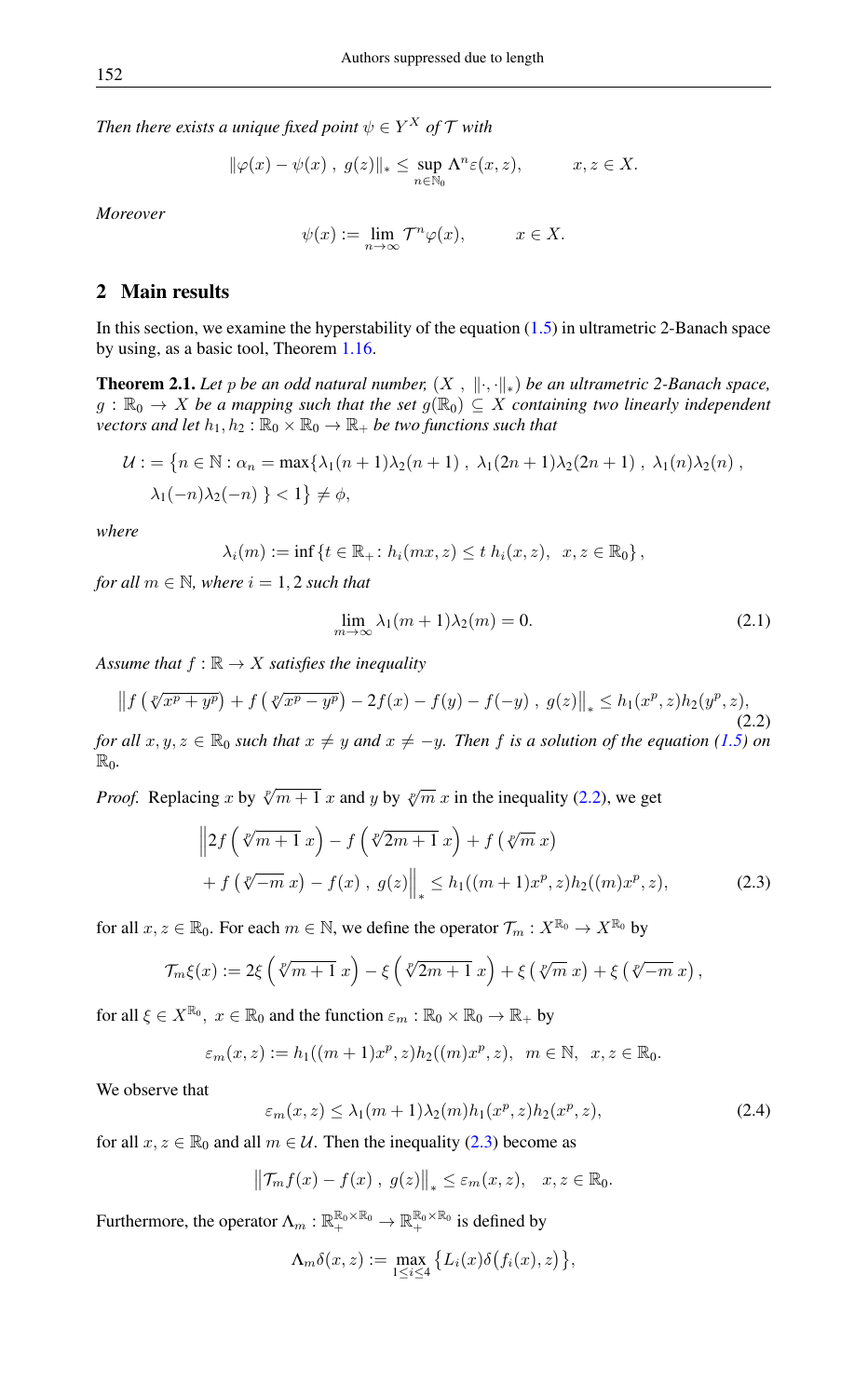for all  $x \in \mathbb{R}_0$  and all  $\delta \in \mathbb{R}_+^{\mathbb{R}_0}$  where  $f_1(x) = \sqrt[p]{m+1} x$ ,  $f_2(x) = \sqrt[p]{2m+1} x$ ,  $f_3(x) = \sqrt[p]{m} x$ ,  $f_4(x) = \sqrt[p]{-m} x$ , and  $L_1(x) = L_2(x) = L_3(x) = L_4(x) = 1$ .

Moreover, for every 
$$
x \in \mathbb{R}_0
$$
,  $\xi, \mu \in X^{\mathbb{R}_0}$ , we obtain  

$$
\left\| \mathcal{T}_m \xi(x) - \mathcal{T}_m \mu(x), g(z) \right\|_*
$$
 (2.5)

$$
= \left\| 2\left( \xi \left( \sqrt[p]{m+1} \, x \right) - \mu \left( \sqrt[p]{m+1} \, x \right) \right) - \left( \xi \left( \sqrt[p]{2m+1} \, x \right) - \mu \left( \sqrt[p]{2m+1} \, x \right) \right) \right\| \tag{2.6}
$$

$$
+\left(\xi\left(\sqrt[p]{m}x\right)-\mu\left(\sqrt[p]{m}x\right)\right)+\left(\xi\left(\sqrt[p]{-m}x\right)-\mu\left(\sqrt[p]{-m}x\right)\right),\ g(z)\Big\|_{*}\tag{2.7}
$$

$$
\leq \max\left\{2\|\xi\left(\sqrt[p]{2m+1}x\right)-\mu\left(\sqrt[p]{2m+1}x\right),\ g(z)\|_{*},\ \|\xi\left(\sqrt[p]{m+1}x\right)-\mu\left(\sqrt[p]{m+1}x\right),\ g(z)\|_{*},\right\}
$$
\n(2.8)

$$
\left\| \xi \left( \sqrt[p]{m} \, x \right) - \mu \left( \sqrt[p]{m} \, x \right) , g(z) \right\|_{*}, \, \left\| \xi \left( \sqrt[p]{-m} \, x \right) - \mu \left( \sqrt[p]{-m} \, x \right) , g(z) \right\|_{*} \right\} \tag{2.9}
$$

$$
\leq \max\left\{\left\|\xi\left(\sqrt[p]{2m+1}x\right)-\mu\left(\sqrt[p]{2m+1}x\right), g(z)\right\|_{*}, \left\|\xi\left(\sqrt[p]{m+1}x\right)-\mu\left(\sqrt[p]{m+1}x\right), g(z)\right\|_{*},\right\}
$$
\n(2.10)

$$
\left\| \xi \left( \sqrt[p]{m} \, x \right) - \mu \left( \sqrt[p]{m} \, x \right) , g(z) \right\|_{*}, \, \left\| \xi \left( \sqrt[p]{-m} \, x \right) - \mu \left( \sqrt[p]{-m} \, x \right) , g(z) \right\|_{*} \right\} \tag{2.11}
$$

$$
= \max_{1 \leq i \leq 4} \left\{ L_i(x) \|\xi(f_i(x)) - \mu(f_i(x)) \; , \; g(z) \|\; , \right\},\tag{2.12}
$$

which means that (H2) is valid. Now we will show, by induction on  $n \in \mathbb{N}_0$ , that

<span id="page-6-0"></span>
$$
\Lambda^n \varepsilon_m(x, z) \le \lambda_1(m+1)\lambda_2(m)\alpha_m^n h_1(x^p, z) h_2(x^p, z). \tag{2.13}
$$

for all  $x, z \in \mathbb{R}_0$  and all  $m \in \mathcal{U}$  where

$$
\alpha_m = \max \left\{ \lambda_1(m+1)\lambda_2(m+1), \lambda_1(2m+1)\lambda_2(2m+1), \lambda_1(m)\lambda_2(m) \right\},\,
$$

$$
\lambda_1(-m)\lambda_2(-m) \left.\right\}.
$$

For  $n = 0$ , the inequality [\(2.13\)](#page-6-0) is exactly [\(2.4\)](#page-5-2). Next we will assume that (2.13) holds for  $n = k$ , where  $k \in \mathbb{N}$ . Then

$$
\begin{split}\n\Lambda_m^{k+1} \varepsilon_m(x,z) &= \Lambda_m \left( \Lambda_m^k \varepsilon_m(x,z) \right) \\
&= \max \left\{ \Lambda_m^k \varepsilon_m \left( \sqrt[p]{m+1} \, x,z \right) \, , \, \Lambda_m^k \varepsilon_m \left( \sqrt[p]{2m+1} \, x,z \right) \, , \, \Lambda_m^k \varepsilon_m \left( \sqrt[p]{m} \, x,z \right) \, , \, \Lambda_m^k \varepsilon_m \left( \sqrt[p]{-m} \, x,z \right) \, \right\} \\
&\leq \lambda_1(m+1)\lambda_2(m)\alpha_m^k \max \left\{ h_1\big((m+1)x^p,z) h_2\big((m+1)x^p,z\big) \, , \, h_1\big((2m+1)x^p,z\big) h_2\big((2m+1)x^p,z\big) \, , \, h_1\big((m)x^p,z\big) h_2\big((m)x^p,z\big) \, , \, h_1\big((-m)x^p,z\big) h_2\big((-m)x^p,z\big) \right\} \\
&\leq \lambda_1(m+1)\lambda_2(m)\alpha_m^k \max \left\{ \lambda_1(m+1)\lambda_2(m+1) \, , \, \lambda_1(2m+1)\lambda_2(2m+1) \, , \, \lambda_1(m)\lambda_2(m) \, , \, \lambda_1(-m)\lambda_2(-m) \, \right\} h_1(x^p,z) h_2(x^p,z) \\
&= \lambda_1(m+1)\lambda_2(m)\alpha_m^{k+1} h_1(x^p,z) h_2(x^p,z),\n\end{split}
$$

for all  $x, z \in \mathbb{R}_0$  and all  $m \in \mathcal{U}$ . It shows that [\(2.13\)](#page-6-0) holds for  $n = k + 1$ . We conclude that the inequality [\(2.13\)](#page-6-0) holds for all  $n \in \mathbb{N}_0$ . Since  $\alpha_m < 1$  for all  $m \in \mathcal{U}$ , we get

$$
\lim_{n \to \infty} \Lambda^n \varepsilon_m(x, z) = 0,
$$

for all  $x, z \in \mathbb{R}_0$ . According to Theorem [1.16,](#page-4-1) there exists, for each  $m \in \mathcal{U}$ , a fixed point  $\mathcal{F}_m : \mathbb{R}_0 \to X$  of the operator  $\mathcal{T}_m$  such that

$$
||f(x) - \mathcal{F}_m(x), g(z)||_* \le \sup_{n \in \mathbb{N}} \left\{ \Lambda_m^n \varepsilon_m(x, z) \right\}
$$
\n
$$
\le \sup_{n \in \mathbb{N}} \left\{ \lambda_1(m+1)\lambda_2(m)\alpha_m^n h_1(x^p, z) h_2(x^p, z) \right\}, x, z \in \mathbb{R}_0.
$$
\n(2.14)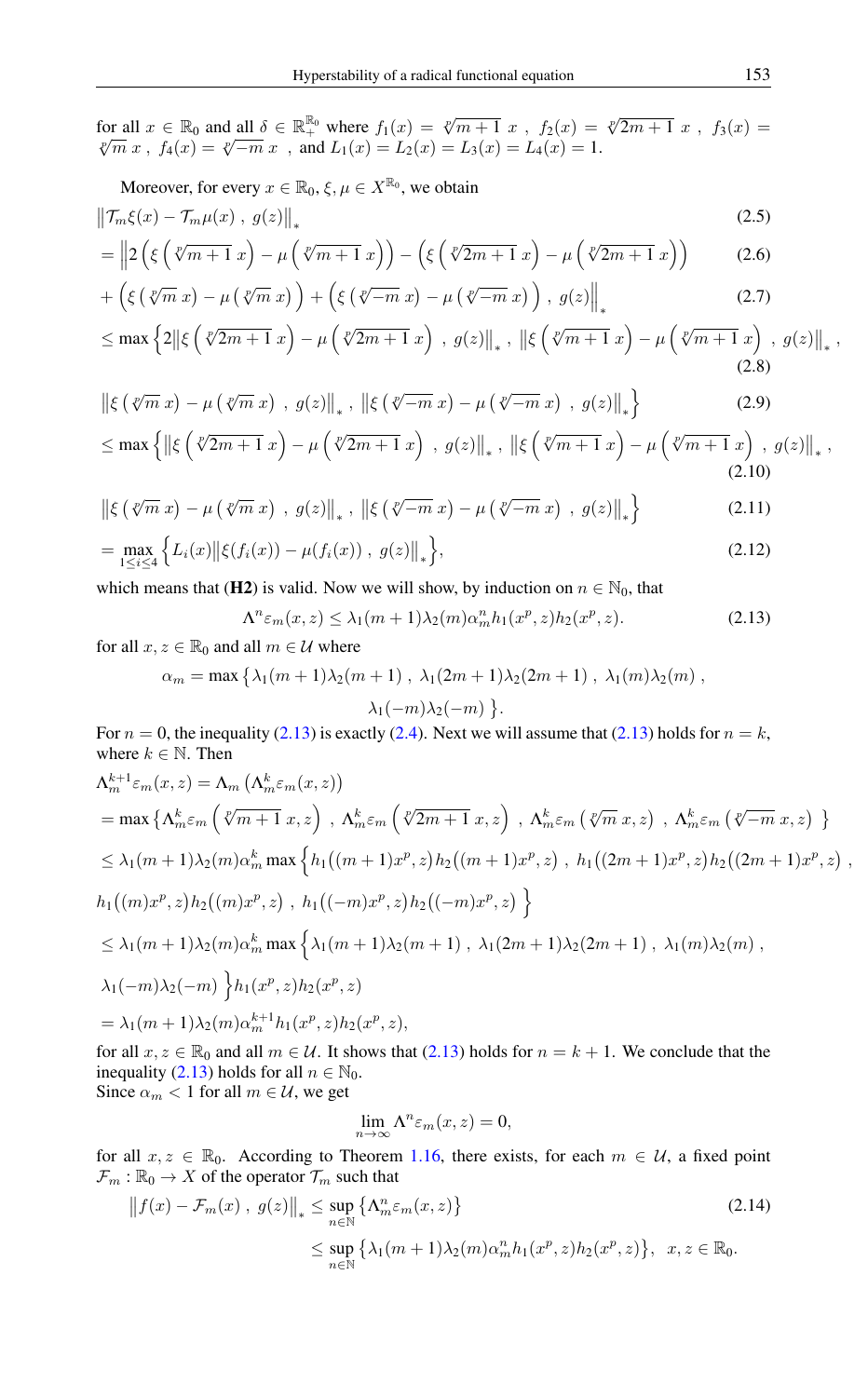Moreover,

<span id="page-7-0"></span>
$$
\mathcal{F}_m(x) = \lim_{n \to \infty} \left( \mathcal{T}_m^n f \right)(x), \qquad x \in \mathbb{R}_0.
$$

Next, we should prove the following inequality

$$
\left\| \mathcal{T}_{m}^{n} f\left(\sqrt[p]{x^{p} + y^{p}}\right) + \mathcal{T}_{m}^{n} f\left(\sqrt[p]{x^{p} - y^{p}}\right) - 2 \mathcal{T}_{m}^{n} f(x) - \mathcal{T}_{m}^{n} f(y) - \mathcal{T}_{m}^{n} f(-y), \ g(z) \right\|_{*} \leq \alpha_{m}^{n} h_{1}(x^{p}, z) h_{2}(y^{p}, z), \tag{2.15}
$$

for all  $m \in \mathcal{U}$ , all  $x, y, z \in \mathbb{R}_0$  such that  $x \neq y$ ,  $x \neq -y$  and all  $n \in \mathbb{N}$ .

We proceed by induction that the case  $n = 0$  gives us [\(2.2\)](#page-5-0). Assume that [\(2.15\)](#page-7-0) holds for  $n = k$ where  $k \in \mathbb{N}$ . Then for each  $m \in \mathcal{U}$  and every  $x, y, z \in \mathbb{R}_0$  such that  $x \neq y$  and  $x \neq -y$ , we have

$$
\begin{split} &\left\|\mathcal{T}_{m}^{k+1}f\left(\sqrt[p]{x^{p}+y^{p}}\right)+\mathcal{T}_{m}^{k+1}f\left(\sqrt[p]{x^{p}-y^{p}}\right)-2\mathcal{T}_{m}^{k+1}f(x)-\mathcal{T}_{m}^{k+1}f(y)-\mathcal{T}_{m}^{k+1}f(-y),g(z)\right)\right\|_{*}\\ &=\left\|\left[2\mathcal{T}_{m}^{k}f\left(\sqrt[p]{m+1}\sqrt[p]{x^{p}+y^{p}}\right)-\mathcal{T}_{m}^{k}f\left(\sqrt[p]{2m+1}\sqrt[p]{x^{p}+y^{p}}\right)+\mathcal{T}_{m}^{k}f\left(\sqrt[p]{m}\sqrt[p]{x^{p}+y^{p}}\right)\right.\\ &+\left.\mathcal{T}_{m}^{k}f\left(\sqrt[p]{m}\sqrt[p]{x^{p}+y^{p}}\right)+2\mathcal{T}_{m}^{k}f\left(\sqrt[p]{m+1}\sqrt[p]{x^{p}-y^{p}}\right)-4\mathcal{T}_{m}^{k}f\left(\sqrt[p]{2m+1}\sqrt[p]{x^{p}-y^{p}}\right)\\ &+\left.\mathcal{T}_{m}^{k}f\left(\sqrt[p]{2m+1}x\right)-2\mathcal{T}_{m}^{k}f\left(\sqrt[p]{m}x\right)-2\mathcal{T}_{m}^{k}f\left(\sqrt[p]{m+1}x\right)\right.\\ &+\left.2\mathcal{T}_{m}^{k}f\left(\sqrt[p]{2m+1}x\right)-2\mathcal{T}_{m}^{k}f\left(\sqrt[p]{m}x\right)-2\mathcal{T}_{m}^{k}f\left(\sqrt[p]{m+1}x\right)-2\mathcal{T}_{m}^{k}f\left(\sqrt[p]{m+1}x\right)\right)\\ &+\left.\mathcal{T}_{m}^{k}f\left(\sqrt[p]{2m+1}x\right)-\mathcal{T}_{m}^{k}f\left(\sqrt[p]{m}x\right)-2\mathcal{T}_{m}^{k}f\left(\sqrt[p]{m+1}x\right)-2\mathcal{T}_{m}^{k}f\left(\sqrt[p]{m+1}x\right)\right)\\ &+\left.\mathcal{T}_{m}^{k}f\left(\sqrt[p]{2m+1}x\right)-\left.\mathcal{T}_{m}^{k}f\left(\sqrt[p]{m}x\right)-\mathcal{T}_{m}^{k}f\left(\sqrt[p]{m+1}x\right)-2\mathcal{T}_{m}^{k}f\left(\sqrt[p]{m+1}x\right
$$

Thus, we have shown that [\(2.15\)](#page-7-0) holds for  $n \in \mathbb{N}_0$ , and all  $m \in \mathcal{U}$ . Letting  $n \to \infty$  in (2.15), we obtain  $\mathcal{F}_m\left(\sqrt[p]{x^p+y^p}\right)+\mathcal{F}_m\left(\sqrt[p]{x^p-y^p}\right)=2\mathcal{F}_m(x)+\mathcal{F}_m(y)+\mathcal{F}_m(-y),$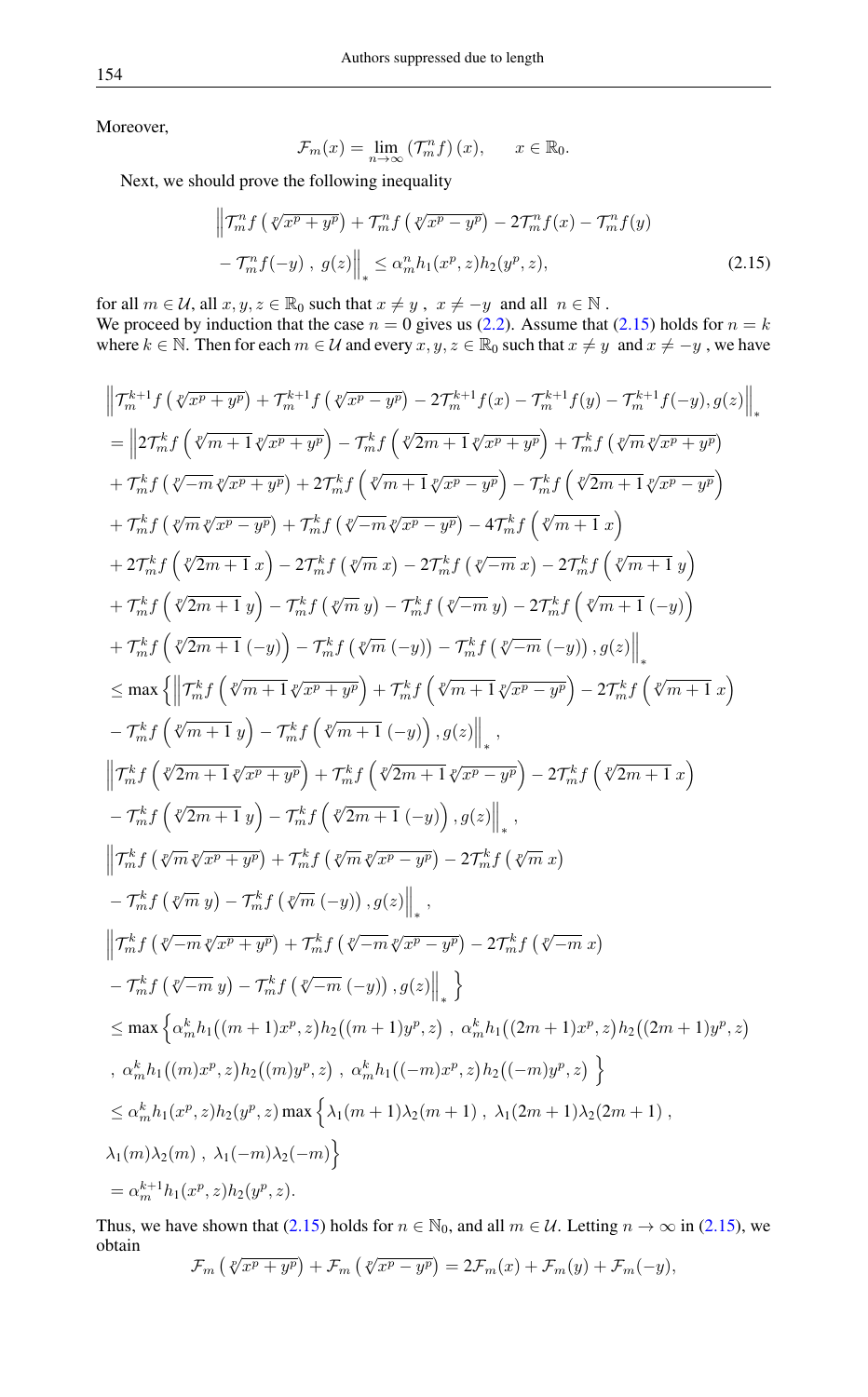for all  $x, y \in \mathbb{R}_0$  such that  $x \neq y$ ,  $x \neq -y$  and  $m \in \mathcal{U}$ . This implies that  $\mathcal{F}_m : \mathbb{R} \to X$  is a solution of the equation  $(1.5)$ .

Therefore, we construct a sequence  ${\{\mathcal{F}_m\}}_{m\in\mathcal{U}}$  of the solutions of equation [\(1.5\)](#page-4-0) on  $\mathbb{R}_0$  such that

$$
\|\mathcal{F}_m(x) - f(x), g(z)\|_{*} \leq \sup_{n \in \mathbb{N}} \Lambda_m^n \varepsilon_m(x, z)
$$
  

$$
\leq \sup_{n \in \mathbb{N}} \left\{ \lambda_1(m+1)\lambda_2(m)\alpha_m^n h_1(x^p, z) h_2(x^p, z) \right\},
$$

for all  $x, z \in \mathbb{R}_0$  and all  $m \in \mathcal{U}$ . Letting  $n \to \infty$  in the previous inequality and using [\(2.1\)](#page-5-3), we deduce that f is a solution of the equation [\(1.5\)](#page-4-0) on  $\mathbb{R}_0$  which means that the equation (1.5) is hyperstable on  $\mathbb{R}_0$ .  $\Box$ 

In a similar way, we can prove the following theorem.

**Theorem 2.2.** Let p be an odd natural number,  $(X, \|\cdot, \cdot\|_*)$  be an ultrametric 2-Banach space,  $g : \mathbb{R}_0 \to X$  be a mapping such that the set  $g(\mathbb{R}_0) \subseteq X$  containing two linearly independent *vectors and let*  $h : \mathbb{R}_0 \times \mathbb{R}_0 \to \mathbb{R}_+$  *be a mapping such that* 

$$
\mathcal{U} : = \left\{ n \in \mathbb{N} : \alpha_n = \max\{ \lambda(n+1) \ , \ \lambda(2n+1) \ , \ \lambda(n) \ , \ \lambda(-n) \ \right\} < 1 \right\} \neq \phi,
$$

*where*

$$
\lambda(n) = \inf \left\{ t \in \mathbb{R}_+ \colon h(nx, z) \le t \ h(x, z), \ x, z \in \mathbb{R}_0 \right\},\
$$

*for all*  $n \in \mathbb{N}$ *, such that* 

<span id="page-8-0"></span>
$$
\lim_{n \to \infty} (\lambda(n+1) + \lambda(n)) = 0.
$$

*Assume that*  $f : \mathbb{R} \to X$  *satisfies the inequality* 

$$
\left\| f\left(\sqrt[p]{x^p + y^p}\right) + f\left(\sqrt[p]{x^p - y^p}\right) - 2f(x) - f(y) - f(-y), g(z)\right\|_* \le h(x^p, z) + h(y^p, z), (2.16)
$$

*for all*  $x, y, z \in \mathbb{R}_0$  *such that*  $x \neq y$  *and*  $x \neq -y$ *. Then f is a solution of the equation [\(1.5\)](#page-4-0) on*  $\mathbb{R}_0$ .

*Proof.* We will suffice with the basic idea of the proof. Replacing x by  $\sqrt[p]{m+1}$  x and y by  $\sqrt[p]{m} x$  in the inequality [\(2.16\)](#page-8-0) where  $x \in \mathbb{R}_0$ ,  $m \in \mathcal{U}$ , we get

$$
\begin{aligned} &\left\|2f\left(\sqrt[p]{m+1}x\right)-f\left(\sqrt[p]{2m+1}x\right)+f\left(\sqrt[p]{m}x\right)+f\left(\sqrt[p]{-m}x\right)-f(x),\,g(z)\right\|_{*} \\ &\leq h((m+1)x^p,z)+h((m)x^p,z) \\ &\leq \left(\lambda(m+1)+\lambda(m)\right)h(x^p,z), \end{aligned}
$$

for all  $m \in \mathcal{U}$  and all  $x, z \in \mathbb{R}_0$ . We define operators  $\mathcal{T}_m : X^{\mathbb{R}_0} \to X^{\mathbb{R}_0}$  and  $\Lambda_m : \mathbb{R}_+^{\mathbb{R}_0 \times \mathbb{R}_0} \to$  $\mathbb{R}_+^{\mathbb{R}_0\times\mathbb{R}_0}$  by

$$
\mathcal{T}_{m}\xi(x) := 2\xi\left(\sqrt[p]{m+1}x\right) - \xi\left(\sqrt[p]{2m+1}x\right) + \xi\left(\sqrt[p]{m}x\right) + \xi\left(\sqrt[p]{-m}x\right),
$$

for all  $\xi \in X^{\mathbb{R}_0}$  and all  $x \in \mathbb{R}_0$  and

$$
\Lambda_m \delta(x, z) := \max \Big\{ \delta \left( \sqrt[p]{m+1} \ x, z \right), \delta \left( \sqrt[p]{2m+1} \ x, z \right), \delta \left( \sqrt[p]{m} \ x, z \right), \delta \left( \sqrt[p]{-m} \ x, z \right) \Big\}.
$$

Moreover, we write

$$
\varepsilon_m(x,z) = h\big((m+1)x^p,z\big) + h\big((m)x^p,z\big) \le \big(\lambda(m+1) + \lambda(m)\big)h(x^p,z), \quad x,z \in \mathbb{R}_0.
$$

As in Theorem [2.1,](#page-5-4) we observe that if  $(2.16)$  takes the following form

$$
|| f(x) - \mathcal{T}_m, g(z)||_* \leq \varepsilon_m(x, z), x, z \in \mathbb{R}_0, m \in \mathcal{U},
$$

then we complete the proof by similar steps of the proof of Theorem [2.1.](#page-5-4)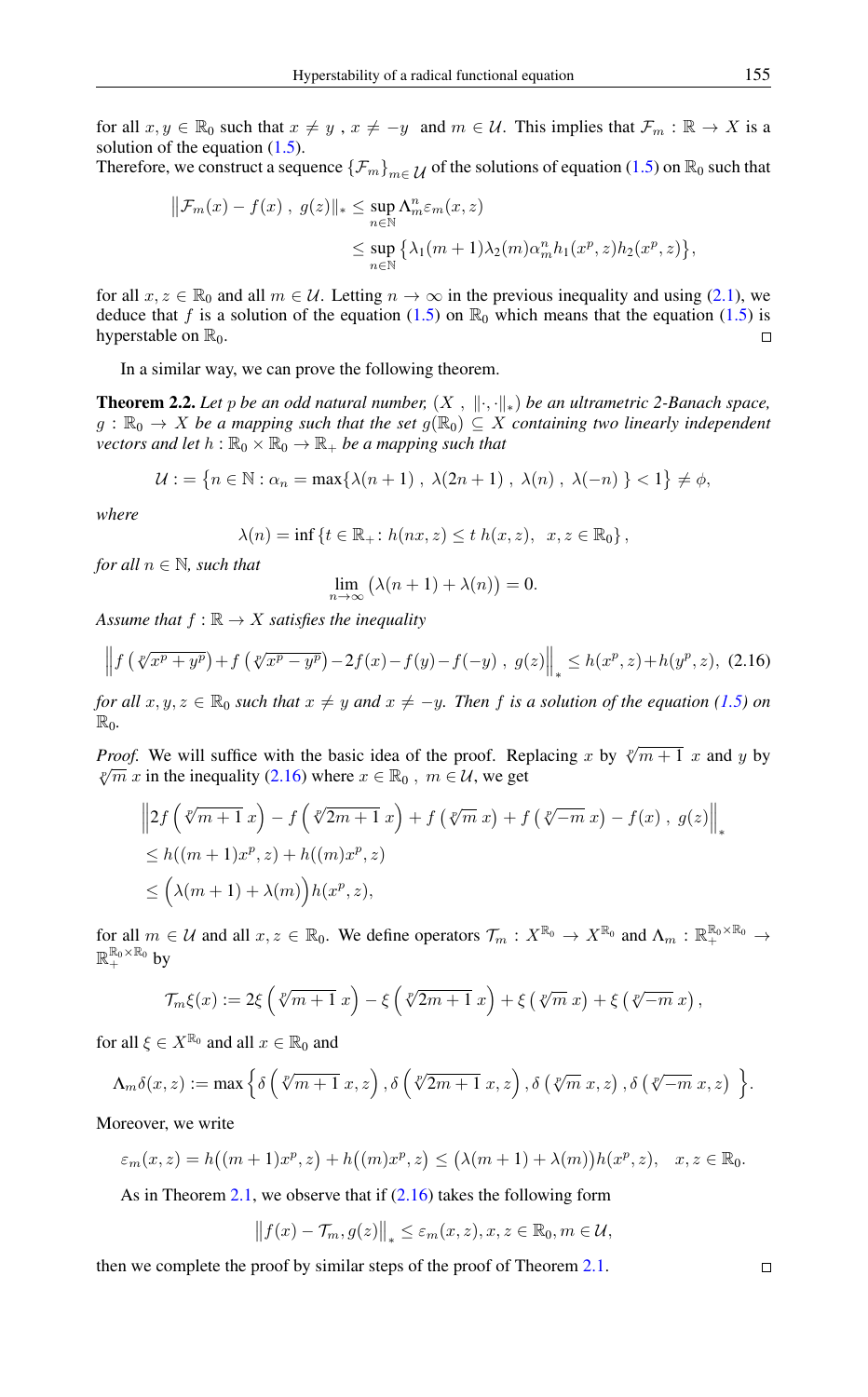## 3 Applications

In this section, we get, as particular cases of of our main results, the hyperstability results in the sens of Hyers-Ulam-Rassiass. Also, we get the same results for the inhomogeneous general p-radical functional equation

$$
f(\sqrt[p]{x^p + y^p}) + f(\sqrt[p]{x^p - y^p}) = 2f(x) + f(y) + f(-y) + G(x, y).
$$
 (3.1)

<span id="page-9-0"></span>**Corollary 3.1.** Let p be an odd natural number,  $(X, \|\cdot, \cdot\|_*)$  be an ultrametric 2-Banach space,  $g : \mathbb{R}_0 \to X$  *be a mapping such that the set*  $g(\mathbb{R}_0) \subseteq X$  *containing two linearly independent vectors and let*  $c, r, s, t \in \mathbb{R}$  *such that*  $s + t < 0$ ,  $r \ge 0$  *and*  $c \ge 0$ *. Assume that a mapping*  $f : \mathbb{R} \to X$  *satisfies the inequality* 

$$
\left\| f\left(\sqrt[p]{x^p + y^p}\right) + f\left(\sqrt[p]{x^p - y^p}\right) - 2f(x) - f(y) - f(-y), \ g(z)\right\|_* \le c|Q_1(x^p)|^s|Q_2(y^p)|^t|z|^r,
$$
\n(3.2)

*for all*  $x, y, z \in \mathbb{R}_0$  *where*  $Q_1, Q_2 : \mathbb{R}_0 \to \mathbb{R}_+$  *are two quadratic functions. Then f is a solution of the equation [\(1.5\)](#page-4-0) on*  $\mathbb{R}_0$ *.* 

*Proof.* The proof follows from Theorem [2.1](#page-5-4) by taking  $h_1, h_2 : \mathbb{R}_0 \times \mathbb{R}_0 \to \mathbb{R}_+$  as follows:

$$
h_1(x^p, z) = c_1 |Q_1(x^p)|^s |z|^{r_1}
$$

and

$$
h_2(x^p, z) = c_2 |Q_2(x^p)|^t |z|^{r_2}
$$

for all  $x, y, z \in \mathbb{R}_0$  where  $c_1, c_2r_1, r_2 \in \mathbb{R}_+$  such that  $c_1c_2 = c \geq 0$  and  $r_1 + r_2 = r$ . For each  $m \in \mathbb{N}$ , we define  $\lambda_1(m)$  as in Theorem [2.1](#page-5-4) by

$$
\lambda_1(m) = \inf \{ t \in \mathbb{R}_+ : h_1(mx^p, z) \le th_1(x^p, z) \}
$$
  
=  $\inf \{ t \in \mathbb{R}_+ : c_1 |Q_1(mx^p)|^s |z|^{r_1} \le tc_1 |Q_1(x^p)|^s |z|^{r_1} \}$   
=  $\inf \{ t \in \mathbb{R}_+ : m^{2s} |Q_1(x^p)|^s |z|^{r_1} \le t |Q_1(x^p)|^s |z|^{r_1} \}$   
=  $m^{2s}$ ,

for all  $x, z \in \mathbb{R}_0$ . Also, for each  $m \in \mathbb{N}$ , we have  $\lambda_2(m) = m^{2t}$ . It is clear that there exists  $m_0 \in \mathbb{N}$  such that, for each  $m \geq m_0$ , we get

$$
\alpha_m = \max \left\{ \lambda_1(m+1)\lambda_2(m+1) , \lambda_1(2m+1)\lambda_2(2m+1) , \lambda_1(m)\lambda_2(m) , \lambda_1(m)\lambda_2(m) \right\},
$$
  
= max  $\left\{ (m+1)^{2(s+t)} , (2m+1)^{2(s+t)} , m^{2(s+t)} , (-m)^{2(s+t)} \right\} < 1$ 

According to Theorem [2.1,](#page-5-4) there exists a unique mapping  $\mathcal{F}_m : \mathbb{R}_0 \to X$  satisfying the equation  $(1.5)$  such that

$$
\begin{aligned} ||\mathcal{F}_m - f(x) \ , \ g(z)||_* &\leq c \ \sup_{n \in \mathbb{N}} \left\{ \lambda_1 (m+1) \lambda_2(m) \alpha_m^n |Q_1(x^p)|^s |Q_2(x^p)|^t |z|^r \right\} \\ &= c(m+1)^{2s} \ m^{2t} |Q_1(x^p)|^s |Q_2(x^p)|^t |z|^r \sup_{n \in \mathbb{N}} \left\{ \alpha_m^n \right\}, \end{aligned}
$$

for all  $x, z \in \mathbb{R}_0$ . On the other hand, since  $s + t < 0$ , one of s, t must be negative. Assume that  $s < 0$ . Then

$$
\lim_{m \to \infty} \lambda_1(m+1)\lambda_2(m) = \lim_{m \to \infty} m^{2(s+t)} = 0
$$
\n(3.3)

We get the desired result.

**Corollary 3.2.** Let p be an odd natural number,  $(X, \|\cdot, \cdot\|_*)$  be an ultrametric 2-Banach space,  $g : \mathbb{R}_0 \to X$  *be a mapping such that the set*  $g(\mathbb{R}_0) \subseteq X$  *containing two linearly independent* 

 $\Box$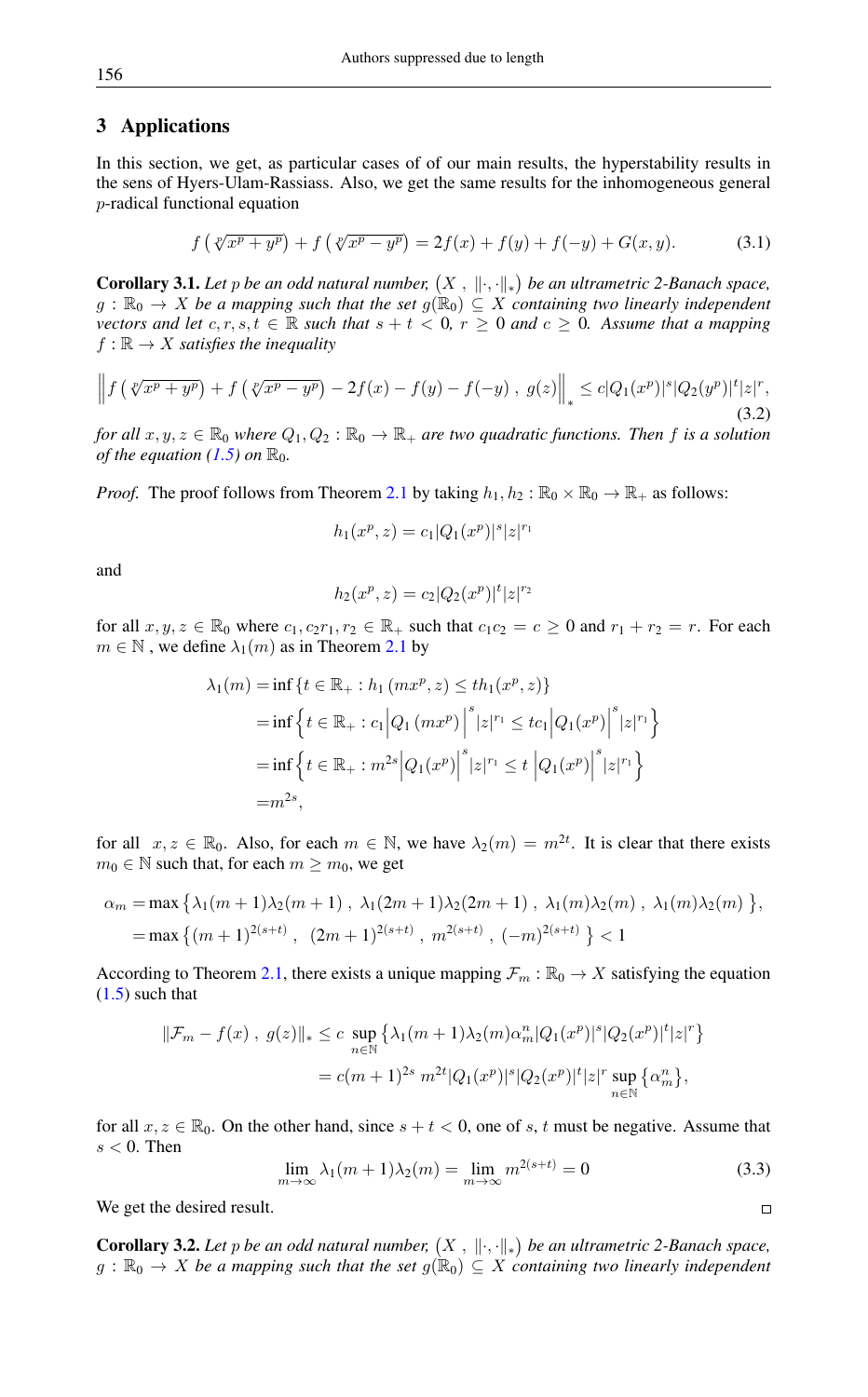*vectors and let*  $c, r, s \in \mathbb{R}$  *such that*  $c \geq 0$ ,  $r \geq 0$  *and*  $s < 0$ *. Assume that a function*  $f : \mathbb{R} \to X$ *satisfies the inequality*

$$
\left\|f\left(\sqrt[p]{x^p+y^p}\right)+f\left(\sqrt[p]{x^p-y^p}\right)-2f(x)-f(y)-f(-y),g(z)\right\|_* \leq c\Big(|Q(x^p)|^s+|Q(y^p)|^s\Big)|z|^r\tag{3.4}
$$

*for all*  $x, y, z \in \mathbb{R}_0$  *where*  $Q : \mathbb{R}_0 \to \mathbb{R}_+$  *is a quadratic function. Then f is a solution of the equation* [\(1.5\)](#page-4-0) *on*  $\mathbb{R}_0$ *.* 

*Proof.* The proof is similar to the proof of Corollary [3.1](#page-9-0) with taking  $h : \mathbb{R}_0 \times \mathbb{R}_0 \to \mathbb{R}_+$  defined  $s' |z|^r$  for all  $x, z \in \mathbb{R}_0$  where  $c \ge 0, r \ge 0$  and  $s < 0$ . by  $h(x^p, z) = c \left| Q(x^p) \right|$  $\Box$ 

In the following corollaries, we get the hyperstability results for the inhomogeneous general p-radical functional equation related to quadratic mappings.

<span id="page-10-1"></span>**Corollary 3.3.** Let p be an odd natural number,  $c, r, s, t \in \mathbb{R}$  such that  $c, r \ge 0$  and  $s + t < 0$ ,  $(X, \|\cdot,\cdot\|_*)$  be an ultrametric 2-Banach space,  $g : \mathbb{R}_0 \to X$  be a mapping such that the set  $g(\mathbb{R}_0) \subseteq X$  *containing two linearly independent vectors,*  $G : \mathbb{R} \times \mathbb{R} \to X$  *be a mapping such that*  $G(0,0) = 0$  *and let*  $f : \mathbb{R} \to X$  *be a mapping such that*  $f(0) = 0$ *. Assume that* f *and* G *satisfy the inequality*

$$
\left\| f \left( \sqrt[p]{x^p + y^p} \right) + f \left( \sqrt[p]{x^p - y^p} \right) - 2f(x) - 6f(y) - f(-y) - G(x, y) , g(z) \right\|_*
$$
  
 
$$
\leq c \left| Q_1(x^p) \right|^s \left| Q_2(y^p) \right|^t |z|^r,
$$
 (3.5)

*for all*  $x, y, z \in \mathbb{R}_0$ *, where*  $Q_1, Q_2 : \mathbb{R}_0 \to \mathbb{R}_+$  *are two quadratic functions. If the functional equation*

<span id="page-10-0"></span>
$$
f\left(\sqrt[p]{x^p + y^p}\right) + f\left(\sqrt[p]{x^p - y^p}\right) - 2f(x) - f(y) - f(-y) - G(x, y) = 0 \tag{3.6}
$$

*has a solution*  $f_0 : \mathbb{R} \to X$  *on*  $\mathbb{R}_0$ *, then f is a solution of the equation* [\(3.6\)](#page-10-0) *on*  $\mathbb{R}_0$ *.* 

*Proof.* Let  $\psi : \mathbb{R} \to X$  be a mapping defined by  $\psi(x) := f(x) - f_0(x)$  for all  $x \in \mathbb{R}$ . Then we get that

$$
\begin{split}\n&\left\|\psi\left(\sqrt[p]{x^{p}+y^{p}}\right)+\psi\left(\sqrt[p]{x^{p}-y^{p}}\right)-2\psi(x)-\psi(y)-\psi(-y),g(z)\right\|_{*} \\
&=\left\|f\left(\sqrt[p]{x^{p}+y^{p}}\right)+f\left(\sqrt[p]{x^{p}-y^{p}}\right)-2f(x)-f(y)-f(-y) \\
&-G(x,y)-f_{0}\left(\sqrt[p]{x^{p}+y^{p}}\right)-f_{0}\left(\sqrt[p]{x^{p}-y^{p}}\right) \\
&+2f_{0}(x)+f_{0}(y)+f_{0}(-y)+G(x,y),g(z)\right\|_{*} \\
&\leq \max\left\{\left\|f\left(\sqrt[p]{x^{p}+y^{p}}\right)+f\left(\sqrt[p]{x^{p}-y^{p}}\right)-2f(x)-f(y)-f(-y)-G(x,y),g(z)\right\|_{*}\right\} \\
&,\ \left\|f_{0}\left(\sqrt[p]{x^{p}+y^{p}}\right)+f_{0}\left(\sqrt[p]{x^{p}-y^{p}}\right)-2f_{0}(x)-f_{0}(y)-f_{0}(-y)-G(x,y),g(z)\right\|_{*}\right\} \\
&\leq \left\|f\left(\sqrt[p]{x^{p}+y^{p}}\right)+f\left(\sqrt[p]{x^{p}-y^{p}}\right)-2f(x)-f(y)-f(-y)-G(x,y),g(z)\right\|_{*} \\
&\leq c\left|Q_{1}(x^{p})\right|^{s}\left|Q_{2}(y^{p})\right|^{t}|z|^{r},\n\end{split}
$$

for all  $x, y, z \in \mathbb{R}_0$ . By using Corollary [3.1,](#page-9-0) we deduce that  $\psi$  is a solution of equation [\(1.5\)](#page-4-0). Moreover, for all  $x, y \in \mathbb{R}_0$ , we have

$$
f(\sqrt[p]{x^p + y^p}) + f(\sqrt[p]{x^p - y^p}) - 2f(x) - f(y) - f(-y) - G(x, y)
$$
  
=  $\psi(\sqrt[p]{x^p + y^p}) + \psi(\sqrt[p]{x^p - y^p}) - 2\psi(x) - \psi(y) - \psi(-y)$   
+  $f_0(\sqrt[p]{x^p + y^p}) + f_0(\sqrt[p]{x^p - y^p}) - 2f_0(x) - f_0(y) - f_0(-y) - G(x, y) = 0,$ 

which means that f is a solution of  $(3.6)$  on  $\mathbb{R}_0$ .

j,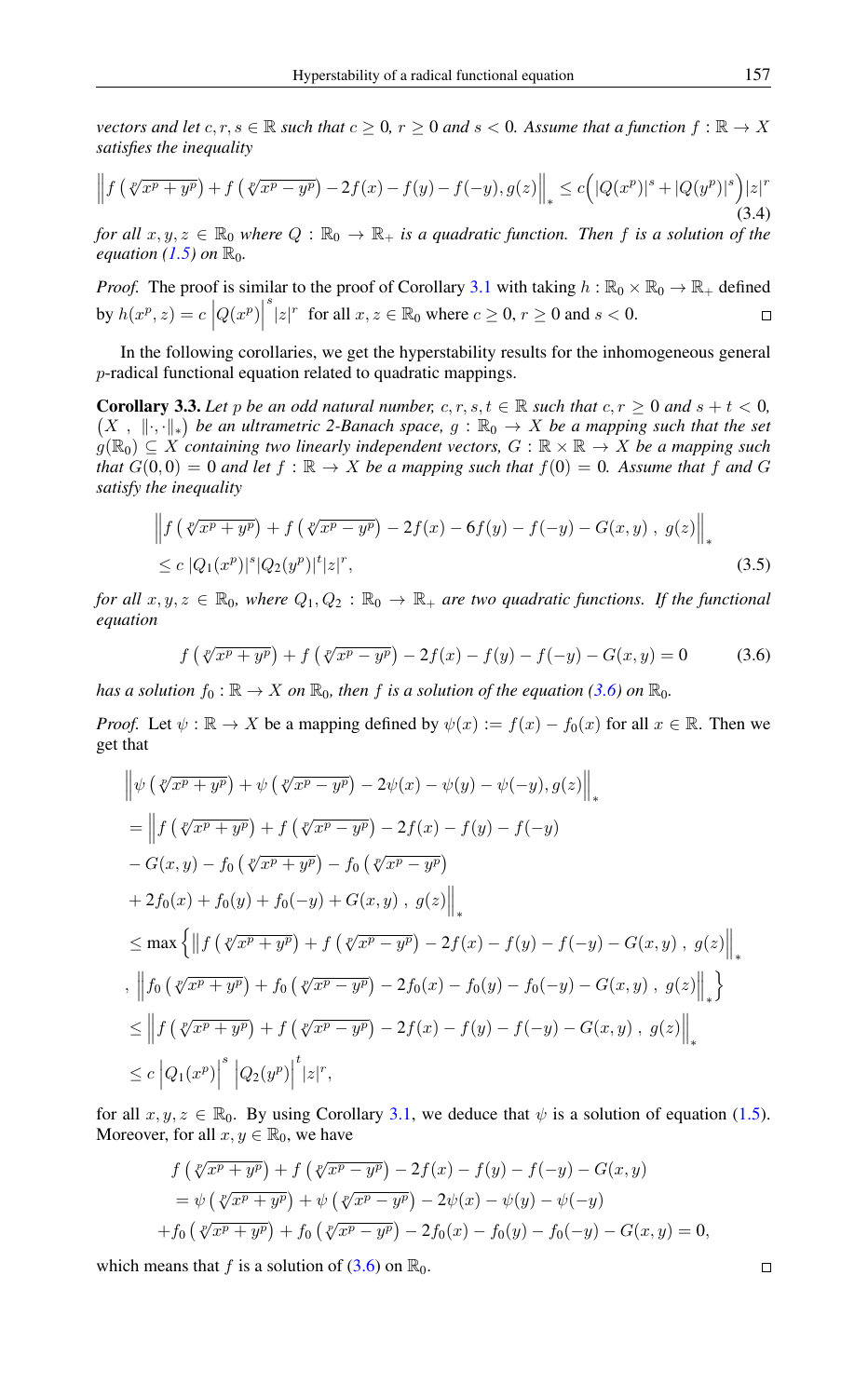With an analogous proof of Corollary [3.3,](#page-10-1) we can prove the following corollary.

**Corollary 3.4.** Let p be an odd natural number,  $c, r, s \in \mathbb{R}$  such that  $c, r > 0$  and  $s < 0$ ,  $(X, \|\cdot,\cdot\|_*)$  be an ultrametric 2-Banach space,  $g : \mathbb{R}_0 \to X$  be a mapping such that the set  $g(\mathbb{R}_0) \subseteq Y$  *containing two linearly independent vectors and let*  $G : \mathbb{R} \times \mathbb{R} \to X$  *be a mapping such that*  $G(0, 0) = 0$  *and*  $f : \mathbb{R} \to X$  *be a mapping such that*  $f(0) = 0$ *. Assume that* f *and* G *satisfy the inequality*

$$
\left\| f \left( \sqrt[p]{x^p + y^p} \right) + f \left( \sqrt[p]{x^p - y^p} \right) - 2f(x) - f(y) - f(-y) - G(x, y) , g(z) \right\|_*
$$
  
 
$$
\leq c \left( |Q(x^p)|^s + |Q(y^p)|^s \right) |z|^r,
$$
 (3.7)

*for all*  $x, y, z \in \mathbb{R}_0$ *, where*  $Q: \mathbb{R}_0 \to \mathbb{R}_+$  *is a quadratic function. If the functional equation* 

<span id="page-11-14"></span>
$$
f\left(\sqrt[p]{x^p + y^p}\right) + f\left(\sqrt[p]{x^p - y^p}\right) - 2f(x) - f(y) - f(-y) - G(x, y) = 0,\tag{3.8}
$$

*has a solution*  $f_0 : \mathbb{R} \to X$  *on*  $\mathbb{R}_0$ *, then f is a solution of the equation* [\(3.8\)](#page-11-14) *on*  $\mathbb{R}_0$ *.* 

## 4 Conclusion

This paper indeed presents a relationship between three various disciplines: the theory of Banach spaces, the theory of stability of functional equations, and the fixed point theory. We established some hyperstability results concerning a general radical functional equation in ultrametric 2- Banach spaces by using the fixed point approach with some particular cases and applications.

#### <span id="page-11-0"></span>References

- <span id="page-11-10"></span>[1] L. Aiemsomboon and W. Sintunavarat, On a new type of stability of a radical quadratic functional equation using Brzdęk's fixed point theorem, *Acta Math. Hungar.*, 151: 35, (2017) https://doi.org/10.1007/s10474-016-0666-2.
- <span id="page-11-7"></span>[2] L. Aiemsomboon and W. Sintunavarat, On generalized hyperstability of a general linear equation, *Acta Math. Hungar.*, 149 , 413-422, (2016).
- <span id="page-11-11"></span>[3] Z. Alizadeh and A. G. Ghazanfari, On the stability of a radical cubic functional equation in quasi-β-spaces, *J. Fixed Point Theory* & *Appl.*, 18: 843, (2016), https://doi.org/10.1007/s11784-016-0317-9.
- [4] M. Almahalebi, Stability of a generalization of Cauchy's and the quadratic functional equations, *J. Fixed Point Theory Appl.*, 20 (12), (2018), https://doi.org/10.1007/s11784-018-0503-z.
- <span id="page-11-5"></span>[5] M. Almahalebi, A. Charifi and S. Kabbaj, Hyperstability of a Cauchy functional equation, *Journal of Nonlinear Analysis and Optimization: Theory* & *Applications*, 6 (2), 127-137 ,(2015).
- <span id="page-11-8"></span>[6] M. Almahalebi, On the hyperstability of σ-Drygas functional equation on semigroups, *Aequat. math.*, 90 (4), 849-857, (2016).
- <span id="page-11-6"></span>[7] M. Almahalebi and C. Park, On the hyperstability of a functional equation in commutative groups, *Journal of Computational Analysis* & *Applications*, 20 (1), 826-833, (2016).
- [8] M. Almahalebi and A. Chahbi, Hyperstability of the Jensen functional equation in ultrametric spaces, *Aequat. Math.*, 91 (4), 647-661, (2017).
- <span id="page-11-13"></span>[9] M. Almahalebi and A. Chahbi, Approximate solution of p-radical functional equation in 2-Banach spaces, *Acta Mathematica Scientia*, 39 (2), 551-566, (2019).
- <span id="page-11-2"></span>[10] T. Aoki, On the stability of the linear transformation in Banach spaces, *J. Math. Soc. Japan*, 2, 64-66, (1950).
- <span id="page-11-3"></span>[11] D. G. Bourgin, Classes of transformations and bordering transformations, *Bull. Amer. Math. Soc.*, 57, 223-237, (1951).
- <span id="page-11-9"></span>[12] N. Brillouët-Belluot, J. Brzdęk, K. Ciepliński, On some recent developments in Ulam's type stability, *Abstr. Appl. Anal.*, (2012), Art. ID 716936.
- <span id="page-11-4"></span>[13] J. Brzdęk, A note on stability of additive mappings, in: Stability of Mappings of Hyers-Ulam Type, Rassias, T.M., Tabor, J. (eds.), *Hadronic Press (Palm Harbor, 1994)*, 19-22, (1994)
- <span id="page-11-1"></span>[14] J. Brzde¸k, J. Chudziak and Zs. Páles, A fixed point approach to stability of functional equations, *Nonlinear Anal.*, 74 , 6728-6732, (2011).
- <span id="page-11-12"></span>[15] J. Brzdęk and K. Ciepliński, A fixed point approach to the stability of functional equations in non-Archimedean metric spaces, *Nonlinear Anal.*, 74, 6861-6867, (2011).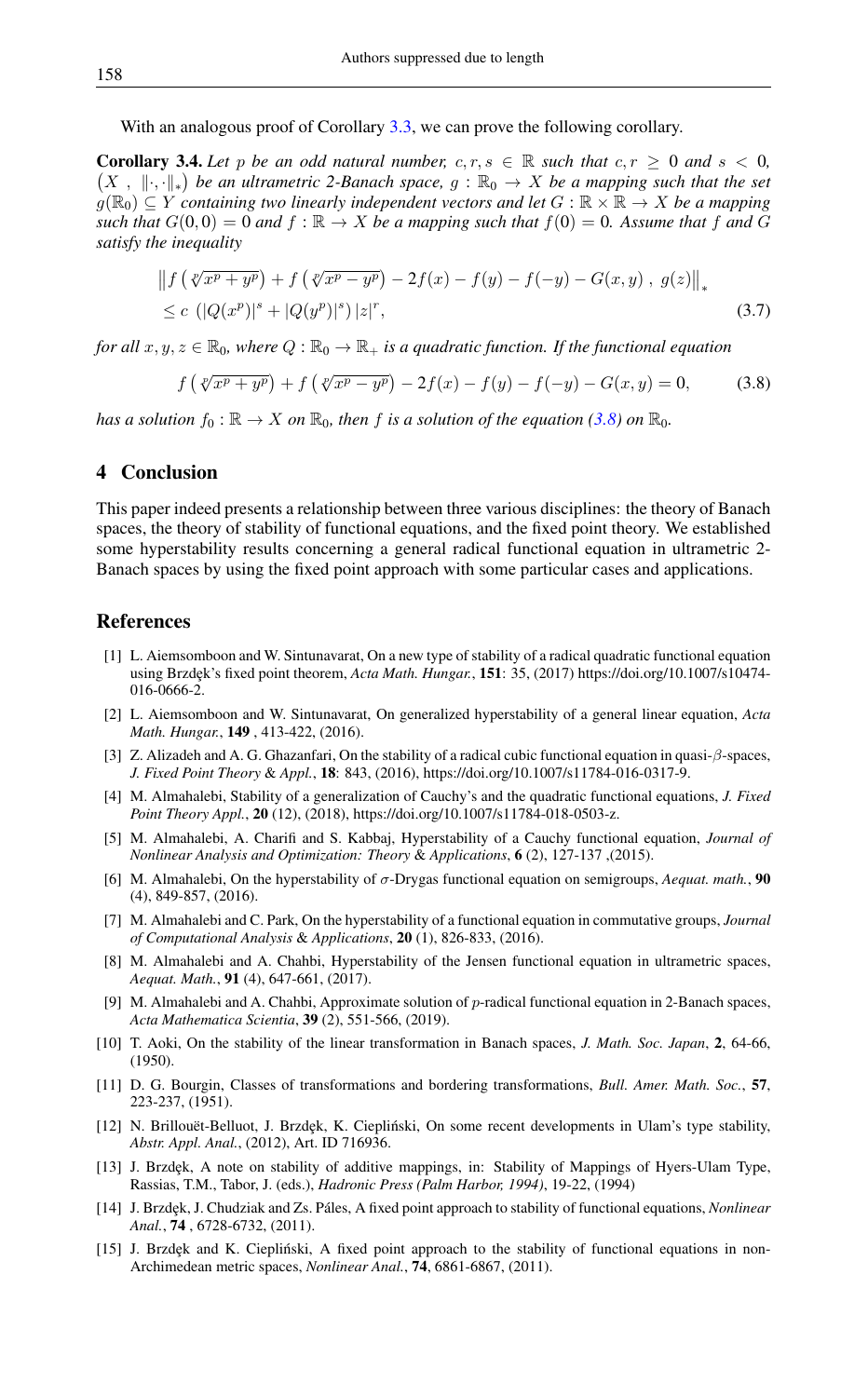- <span id="page-12-7"></span>[16] J. Brzdęk, Stability of additivity and fixed point methods, *Fixed Point Theory & Appl.*, **2013**:265, pp.9, (2013).
- <span id="page-12-5"></span>[17] J. Brzdęk, Hyperstability of the Cauchy equation on restricted domains, *Acta Math. Hungar.*, 141, 58-67, (2013).
- <span id="page-12-8"></span>[18] J. Brzdęk, L. Cadăriu and K. Ciepliński, Fixed point theory and the Ulam stability, *J. Funct. Spaces*, 2014, Article ID 829419, pp. 16, (2014).
- <span id="page-12-9"></span>[19] J. Brzdek, W. Fechner, M. S. Moslehian and J. Sikorska, Recent developments of the conditional stability of the homomorphism equation, *Banach J. Math. Anal.*, 9, 278-327, (2015).
- [20] J. Brzdęk, Remark 3, In: Report of Meeting of 16th International Conference on Functional Equations and Inequalities (Będlewo, Poland, May 17-23, 2015), p. 196, Ann. Univ. Paedagog. Crac. Stud. Math., 14, 163-202, (2015).
- [21] J. Brzdęk, Remarks on solutions to the functional equations of the radical type, *Advances in the Theory of Nonlinear Analysis and its Application*, 1, 125-135, (2017).
- <span id="page-12-10"></span>[22] H. Drygas, Quasi-inner products and their applications, *Springer Netherlands.*, 13-30, (1987).
- <span id="page-12-12"></span>[23] B. R. Ebanks, P. L. Kannappan, P. K. Sahoo, A common generalization of functional equations characterizing normed and quasi-inner-product spaces, *Canad. Math. Bull.*, 35 (3), 321-327, (1992).
- <span id="page-12-19"></span>[24] M. Eshaghi Gordji and M. Parviz, On the Hyers-Ulam stability of the functional equation  $f\left(\sqrt[2]{x^2 + y^2}\right) = f(x) + f(y)$ , *Nonlinear Funct. Anal. Appl.*, **14**, 413-420, (2009).
- <span id="page-12-18"></span>[25] M. Eshaghi Gordji, H. Khodaei, A. Ebadian and G. H. Kim, Nearly radical quadratic functional equations in p-2-normed spaces, *Abstr. Appl. Anal.*, 2012 , Article ID 896032, (2012).
- <span id="page-12-24"></span>[26] R. W. Freese and Y. Cho, Geometry of Linear 2-Normed Spaces, *Nova Science Publishers, Hauppauge* (2001).
- <span id="page-12-22"></span>[27] S. Gähler, 2-metrische Räume und ihre topologische Struktur, *Math. Nachr.*, 26, 115-148, (1963).
- <span id="page-12-23"></span>[28] S. Gähler, Linear 2-normiete Räumen, *Math. Nachr.*, **28**, 1-43, (1964).
- <span id="page-12-4"></span>[29] P. Găvruță, A generalization of the Hyers-Ulam-Rassias stability of approximately additive mappings, *J. Math. Anal. Appl.*, 184, 431-436, (1994).
- <span id="page-12-0"></span>[30] D. H. Hyers, On the stability of the linear functional equation, *Proc. Natl. Acad. Sci. U.S.A.*, 27, 222-224, (1941).
- <span id="page-12-26"></span>[31] M. E. Hryrou, A. Nuino and S. Kabbaj, Some hyperstability results of a  $p$ -radical functional equation related to Drygas mappings in non-Archimedean Banach spaces, (priprint).
- <span id="page-12-13"></span>[32] S.-M. Jung, P. K. Sahoo, Stability of a functional equation of Drygas, *Aequat. Math.*, 64 (3), 263-273, (2002).
- <span id="page-12-20"></span>[33] H. Khodaei, M. Eshaghi Gordji, S. S. Kim and Y. J. Cho, Approximation of radical functional equations related to quadratic and quartic mappings, *J. Math. Anal. Appl.*, 395, 284-297, (2012).
- <span id="page-12-21"></span>[34] S. S. Kim, Y. J. Cho and M. Eshaghi Gordji, On the generalized Hyers-Ulam-Rassias stability problem of radical functional equations, *J. Inequal. Appl.*, 186, , (2012), https://doi.org/10.1186/1029-242X-2012- 186.
- <span id="page-12-6"></span>[35] G. Maksa and Z. Pales, Hyperstability of a class of linear functional equations, *Acta Mathematica*, 17, 107-112,(2001).
- <span id="page-12-17"></span>[36] J. Olko, M. Piszczek (eds.), Report of meeting: 16th International Conference on Functional Equations and Inequalities, Bedlewo, Poland, May 17-23, 2015, *Ann. Univ. Paedagog. Crac. Stud. Math.*, 14, 163-202, (2015).
- <span id="page-12-25"></span>[37] W. -G. Park, Approximate additive mappings in 2-Banach spaces and related topics, *J. Math. Anal. Appl.*, 376, 193-202, (2011).
- <span id="page-12-15"></span>[38] M. Piszczek and J. Szczawińska, Hyperstability of the Drygas Functional Equation, *J. Funct. Spaces and Appl.*, 2013, (2013).
- <span id="page-12-1"></span>[39] Th. M. Rassias, On the stability of the linear mapping in Banach spaces, *Proc. Amer. Math. Soc.*, 72, 297-300, (1978).
- <span id="page-12-2"></span>[40] Th. M. Rassias, Problem 16; 2. Report of the 27th international symposium on functional equations, *Aequat. Math.*, 39, 292-293, (1990).
- <span id="page-12-3"></span>[41] Th. M. Rassias, On a modified Hyers-Ulam sequence, *J. Math. Anal. Appl.*, 158, 106-113, (1991).
- <span id="page-12-11"></span>[42] P. K. Sahoo and Pl. Kannappan, Introduction to Functional Equations, *CRC Press, Boca Raton, Florida*, (2011).
- <span id="page-12-16"></span>[43] M. Sirouni and S. Kabbaj, A fixed point approach to the hyperstability of Drygas functional equation in metric spaces, *J. Math. Comput. Sci.*, 4 (4), 705-715, (2014).
- <span id="page-12-14"></span>[44] W. Smajdor, On set-valued solutions of a functional equation of Drygas, *Aequat. Math.*, 77, 89-97, (2009).